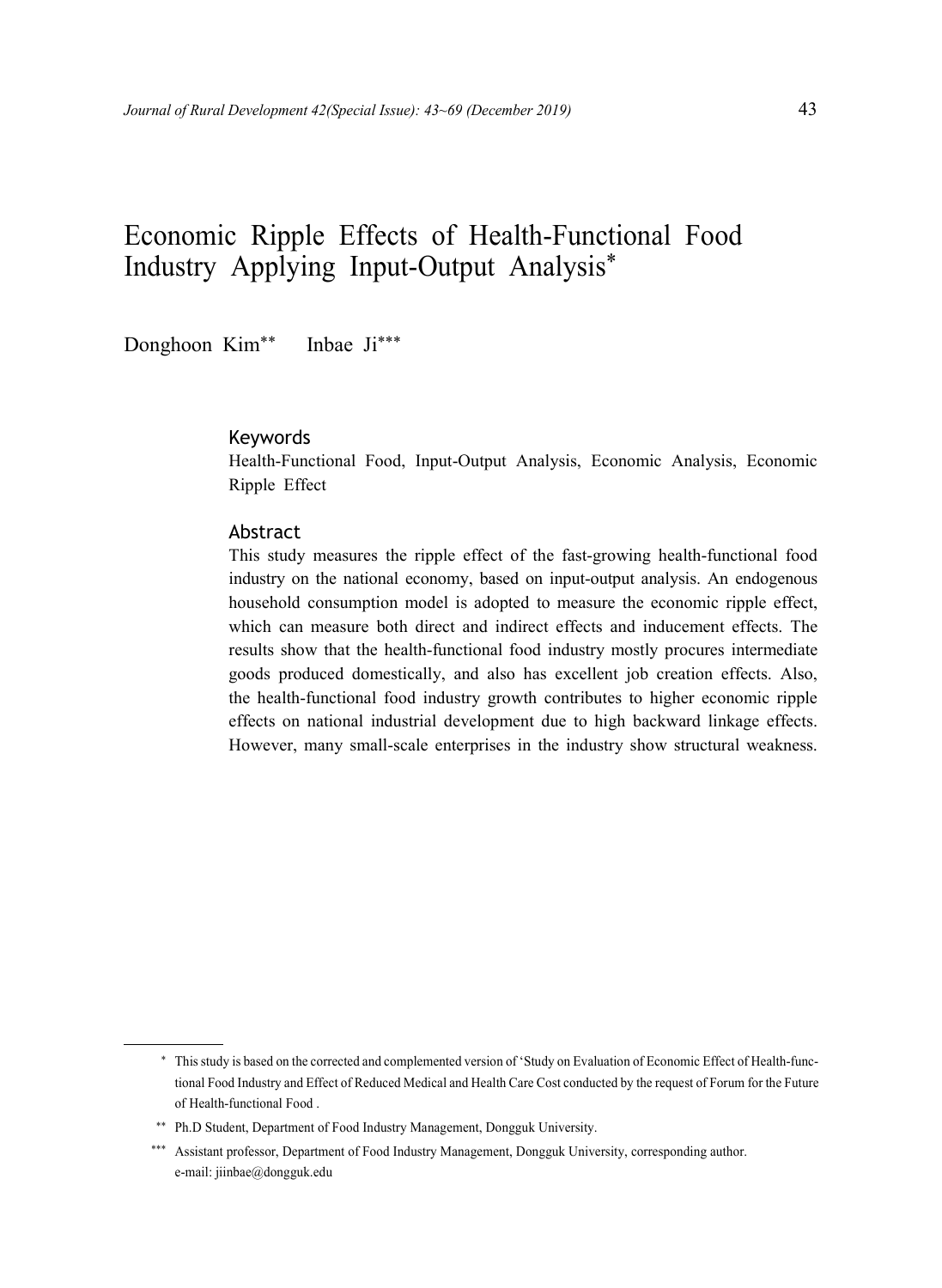# 1. Introduction

In the food industry of Korea, the conditions of food consumption are changing fast thanks to more and more income, the increasing number of one-person households, people's desire for healthy living, and the increasing elderly population<sup>1</sup>. Also, as food technologies develop and diversified foods are available, the health-functional food market emphasizing the functionalities of raw materials is growing fast. In 2017, the scale of the Korean health-functional food market was 2 trillion 704.7 billion won<sup>2</sup> and showed a 10.8% of increase per annum on the average for the latest five years. Total marketing volume is 2 trillion 237.4 billion won, accounting for 0.13% compared to GDP (Gross Domestic Products), 0.47% compared to GDP of the manufacturing industry, and 2.45% compared to the food industry. Moreover, in 2017, the amount of exported and imported health-functional food was 107.7 and 575.4 billion won, respectively, showing 13.0% and 10.3% of annual increase on the average, respectively, after 2012 (Ministry of Food and Drug Safety, 2018). As described above, because it is expected that the health-functional food industry will continue to grow, it is thus necessary to conduct an accurate evaluation of its role and values from the perspective of national economic growth.

A health-functional food refers to the 'food manufactured (or processed) by using raw materials or components with functionalities 3 beneficial for human bodies' provided in the 'Health-functional Foods Act (HFA),' and is different from medicines, functional foods or ordinary foods. While the direct effect of health-functional food on healthier living and prevention of diseases, unlike ordinary foods, is further recognized, it is thus necessary to

<sup>1</sup> The Population Projections by Statistics Korea reveals that the 65 or older population of Korea accounts for 14.3% as of 2018, and will increase fast to account for more than 20% in 2025, 30% in 2036 and 40% in 2051.

<sup>2</sup> This is the number calculated by adding the volume of marketing in Korea and import in 2017.

<sup>3</sup> A functionality means the beneficial effect for healthy living, for example, controlling nutrients for human body structure and functions, or physiological actions provided in the 'Health-functional Foods Act (HFA)'.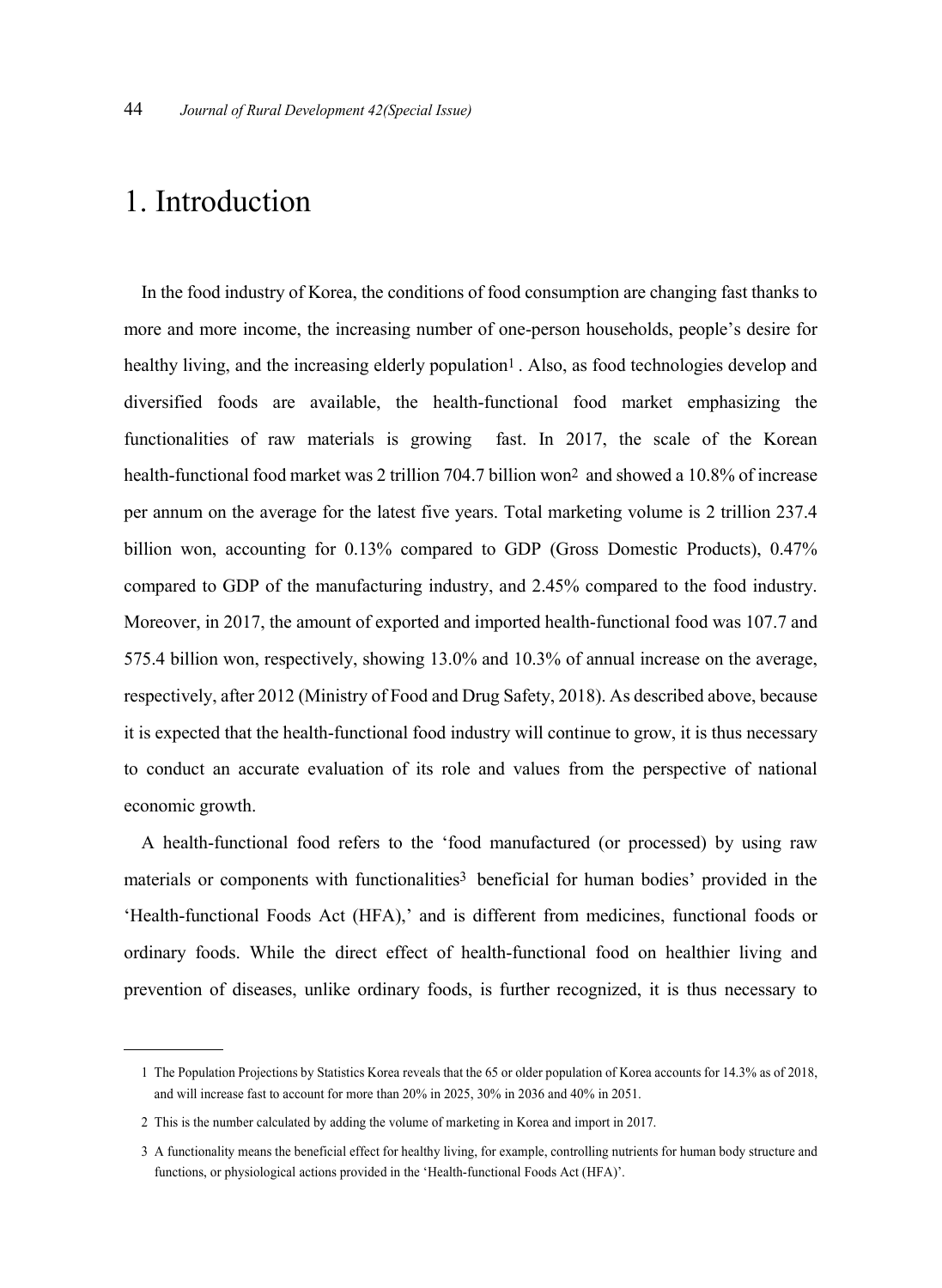demonstrate the safety and functionalities thereof scientifically and differences in its operation and management system (Park et al., 2016). As a result, the HFA was enacted in August 2002, and has been enforced from January 2004 to establish a policy basis for ensuring the safety and functionalities of health-functional foods.

As such, although the health-functional food industry continues to grow, it is hard to find previous studies about the ripple effect of the health-functional food industry on the Korean economy. In general, each industry as a component of the national economy purchases intermediate materials, including raw materials and components from other industries, and combines them with the original production elements including labor and capital. Through the process, new goods or services are produced to sell them to other industries as an intermediate material or to end consumers to form an interdependency relation (Lim 2015). Therefore, it is necessary to examine interdependency between the health-functional food industry and the backward and forward linkage industries and analyze the economic ripple effect on individual industries and the entire economy to find out the feature of industrial development and suggest the direction of development.

Meanwhile, while most studies based on input-output analysis consider only the direct and indirect effects of the industry, this study includes the inducement effect by increased income in the ripple effect of the industry to avoid underestimating the substantial ripple effect. In particular, because the health-functional food industry is an industry with fast-growing consumption thanks to increased income, it is thus necessary to include the inducement effect by increased income in the economic ripple effect. In the US with the developed health-functional food industry, the economic ripple effect thereof is divided into the direct effect, indirect effect and inducement effect to measure them (Davanzo et al. 2009). 4

Therefore, this study aims to derive the industrial input coefficient, the multiplier, and the

<sup>4</sup> The US CRN (Council for Responsible Nutrition) shows that the dietary supplement industry contributes \$121.6 billion to the U.S. economy (about 0.68% of GDP), creates 754,645 jobs nationwide, and pays \$38.4 billion in wages. Additionally, the industry contributes nearly \$15 billion in business taxes (federal and state) not including taxes collected on product sales (CRN 2016).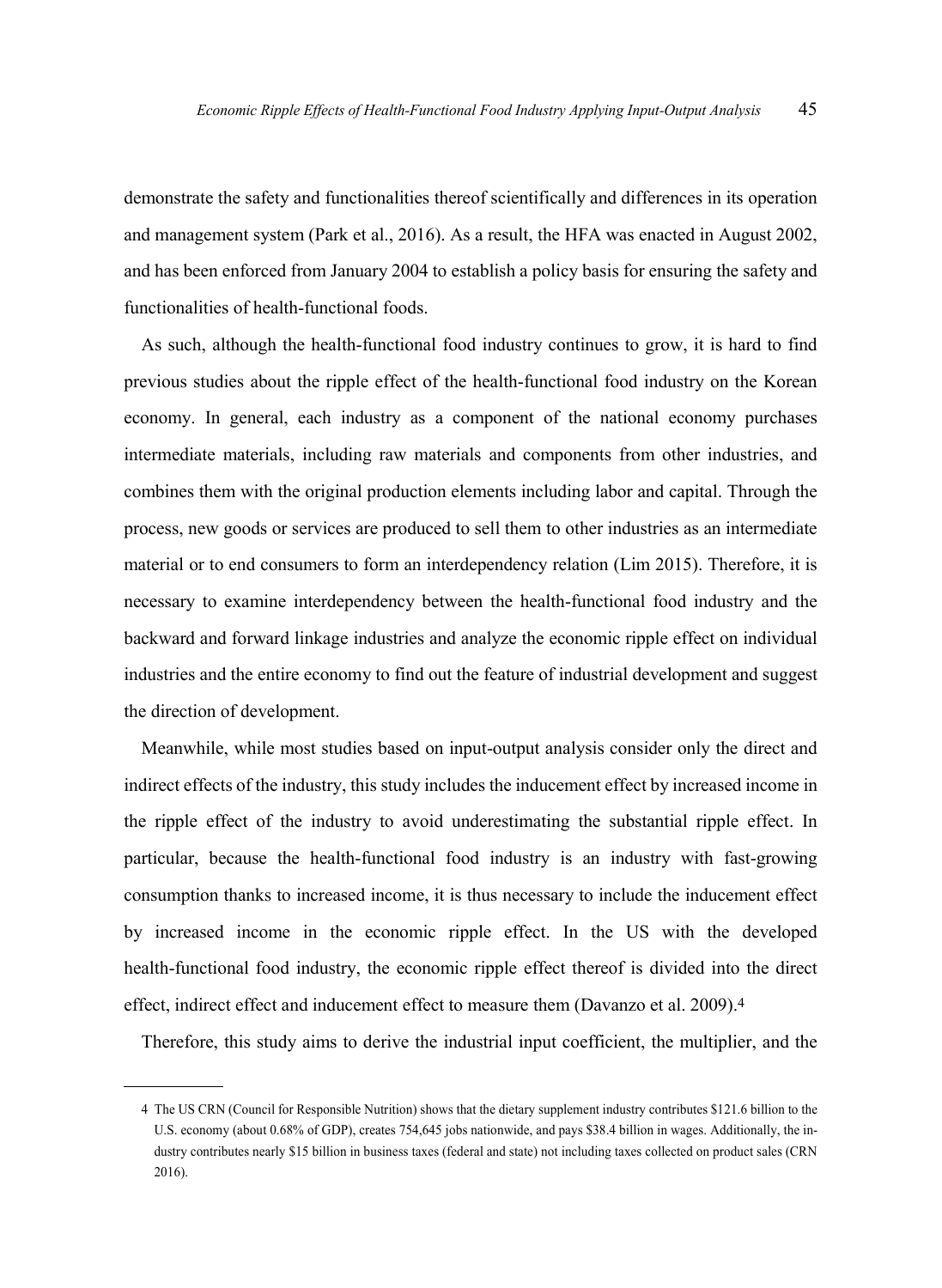forward-backward linkage coefficients of related industries by applying input-output analysis to measure the economic effect of individual industries and between industries. The derived coefficients are applied to the sales performance data of health-functional foods to divide the economic ripple effect of the health-functional foods into direct effects, indirect production effects, and inducement effects to measure them. This study additionally analyzes the economic ripple effect of the health-functional food industry in each stage of raw materials, production, sale, and consumption to suggest implications for industrial development and related policies.

So far, most studies about health-functional foods have focused mainly on consumer's recognition of the health-functional foods (Shin 2006; Cha and Kim 2008; Kim and Joo 2010; Seol, Park, and Woo 2014; Kim 2018; Jeong, and Kim 2018; Park, Gong and Lee 2019). Other studies include the study on vitalizing the health-functional food market (Kim 2011; Kim 2013; Yoo 2015), the study on developing and certifying functional raw materials (Lee 2010; Lee 2013; Ha 2013; Seo 2015), and the study on advertising and labeling health-functional foods (Heo 2007; Jo 2009; Kim 2018).

Although there are many studies done for analyzing the economic ripple effect of individual industries by applying input-output analysis, only one study has been done on the economic ripple effect of the health-functional food industry by Lee et al. (2013). The 'Industrial Input-output Table in 2009' cited in the study by Lee et al. (2013) does not divide and suggest the 'health-functional food' separately, implying that the accurate economic effect is not possibly estimated. 5 Lee (2012), Park (2016), and Song (2018) used the endogenous household consumption model to solve the disconnection problem with exogenous variables by using the input-output model. Their studies are related to the medical and welfare industry, the tourism industry and the construction industry, and input-output analysis is not used much in other fields for using the endogenous household consumption model.

<sup>5</sup> While the industry related to health-functional foods is not under an independent category in the Input-Output Tables before 2010, it belongs to the category of 'food and beverage'; to the division of 'food'; to the section of 'other food'; and to the primary category of 'ginseng and dietary supplements.'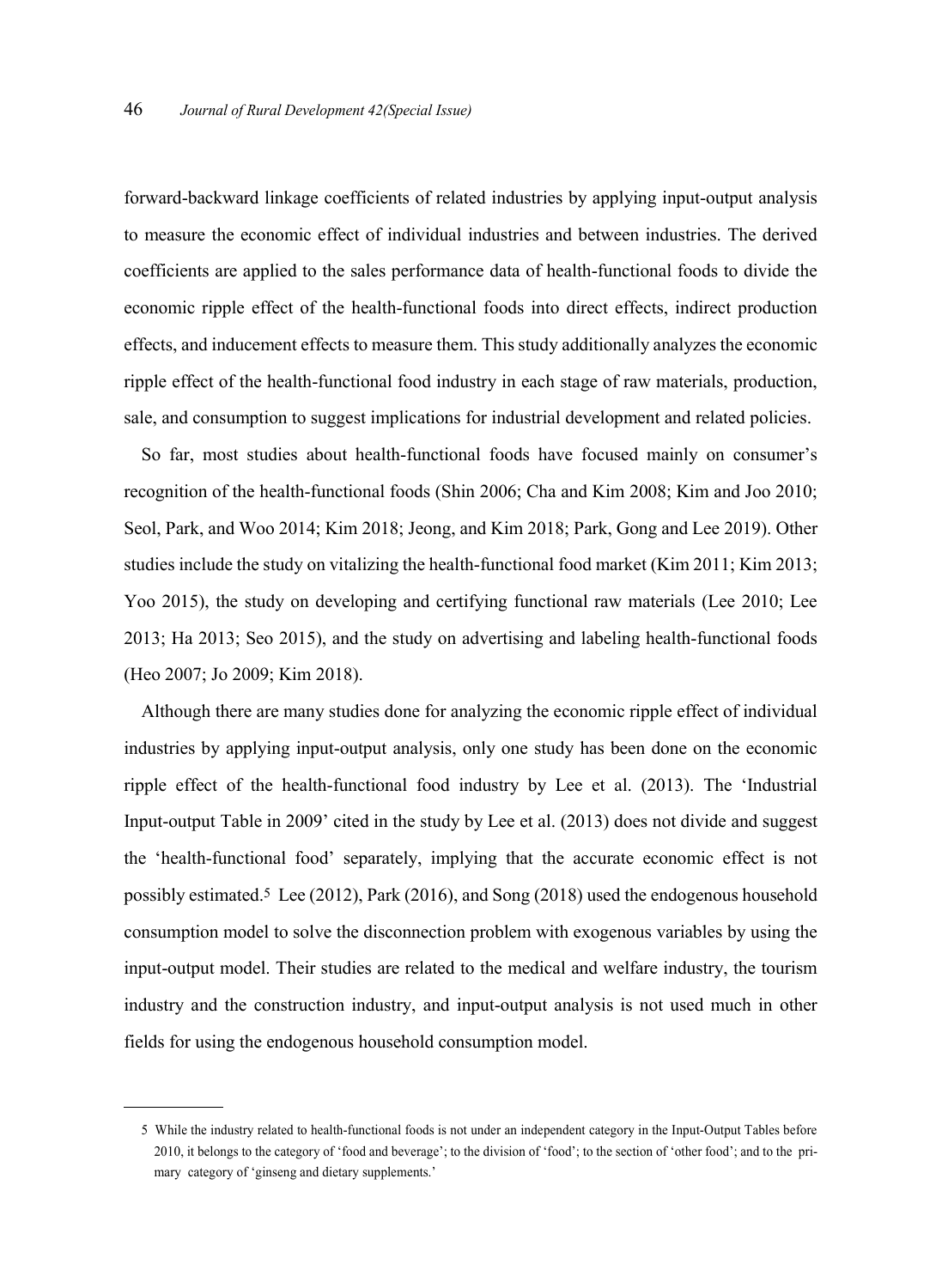Therefore, this study uses the '2010 Input-Output Table' and the '2015 Input-Output Table' in which 'ginseng and supplementary foods' belong to a different category to measure more accurate economic ripple effects of the health-functional food industry. Furthermore, an endogenous model for income and household consumption is applied to reflect the features of the health-functional food industry with great income effects to reflect the increased income effect to implement accurate ripple effect analysis of the health-functional food industry on the entire national economy.

### 2. Data

The 2010 and 2015 Input-Output Tables announced by the Bank of Korea were used to measure the economic ripple effect of the health-functional food industry by employing input-output analysis. While various types of the Input-Output Table are used depending on price evaluation, imports and edition formats, this study uses the input-output table of noncompetitive import type, which can measure more accurate economic ripple effects and is considered as a basic price useful for endogenous import. 6

In this study, the scope of the health-functional food industry is established as "ginseng and dietary supplements" in the basic-classification of the input-output table. 7 However, it is

<sup>6</sup> The Input-Output Table is classified into the competitive import type and the non-competitive import type depending on the method of handling imported products. The Input-Output Table of non-competitive import type putting Korean materials and imported materials in the category of intermediate input and final demand is based on the more realistic assumption that the Korean materials and imported materials are heterogeneous each other, and their input ratios are different in each industry. Meanwhile, although endogeneity of the import sector is allowed through the Input-Output Table of competitive import type, it is not completely ideal for classifying the pure effect by Korean production and imports.

<sup>7</sup> Specific products belonging to "Ginseng and dietary supplements" can be referred to through the supply table published as annexed to the industry association table in 2010 and 2015. Direct comparison between "health-functional food industry" and "ginseng and dietary supplement foods" is difficult because it is not clearly presented in HFA. The domestic production value of "health functional foods" announced by the Ministry of Food and Drug Safety is 1.7326 trillion won while the domestic production value of "ginseng and dietary supplements" is 2.8839 trillion won in 2015. Therefore, production value of "ginseng and dietary supplements" is about 1.7 times larger than that of "health functional foods"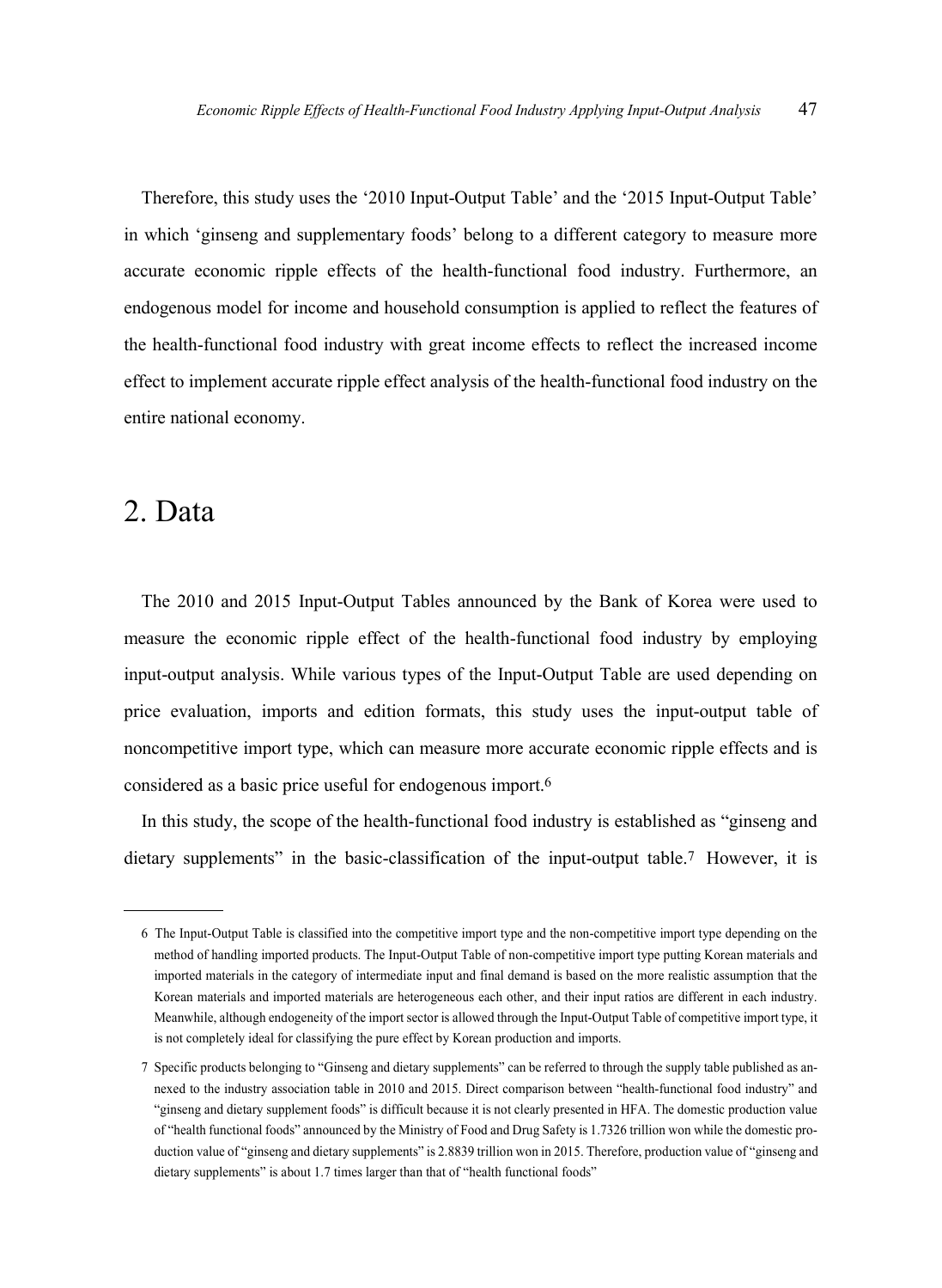impossible to use the employment table of basic-classification because the basic-classification table does not provide labor-related information of "Ginseng and health supplements." In contrast, the sub-classification table provides those of "other foodstuffs." Therefore, labor-related information of "other foodstuffs" in the basic-classification from the employment table was collected based on the Economic Survey of the National Statistical Office (2010, 2015) and estimated the number of employment and job creation for "Ginseng and dietary supplements."

To this end, for the primary industrial sector, the agricultural, forestry and fishery product category integrates agricultural, fishery and forestry products providing raw materials to health-functional foods, and mineral products with a different production process or sales structure are under a different category. In the manufacturing industry, health-functional foods to be analyzed are under a separate part in the primary category, and the food and beverage category with similar industrial features in the production or sale process is under the related industry category. Products related to the light industry and the heavy and chemical industry are integrated with the non-beverage and food products. For the service sector, the wholesale and retail business and the transportation industry transporting and selling health-functional foods are under a separate category. Restaurants and healthcare services are under a separate category, and other services are integrated under the other service category. For other category references, because electric power, water supply, and construction are a kind of social overhead capital providing infrastructure of individual industries, it is under the category of SOC (Social Overhead Capital).

| Sector                                         | Basic category codes of input-output table |                                         |  |  |  |  |  |
|------------------------------------------------|--------------------------------------------|-----------------------------------------|--|--|--|--|--|
|                                                | 2010                                       | 2015 (serial No.)                       |  |  |  |  |  |
| Agricultural, forestry<br>and fishery products | $001 \sim 025$                             | $0111 \sim 0500$ (001 ~ 025)            |  |  |  |  |  |
| Mineral products                               | $026 \sim 034$                             | $0611 \sim 0729$ $(026 \sim 034)$       |  |  |  |  |  |
| Food and beverages                             | $035 \sim 052$ , $054 \sim 061$            | $0811 \sim 1000$ (035 ~ 051, 053 ~ 060) |  |  |  |  |  |
| Health-functional food                         | 053                                        | 0873 (052)                              |  |  |  |  |  |

**Table 1. Classification of input-output table focusing on health-functional food industry**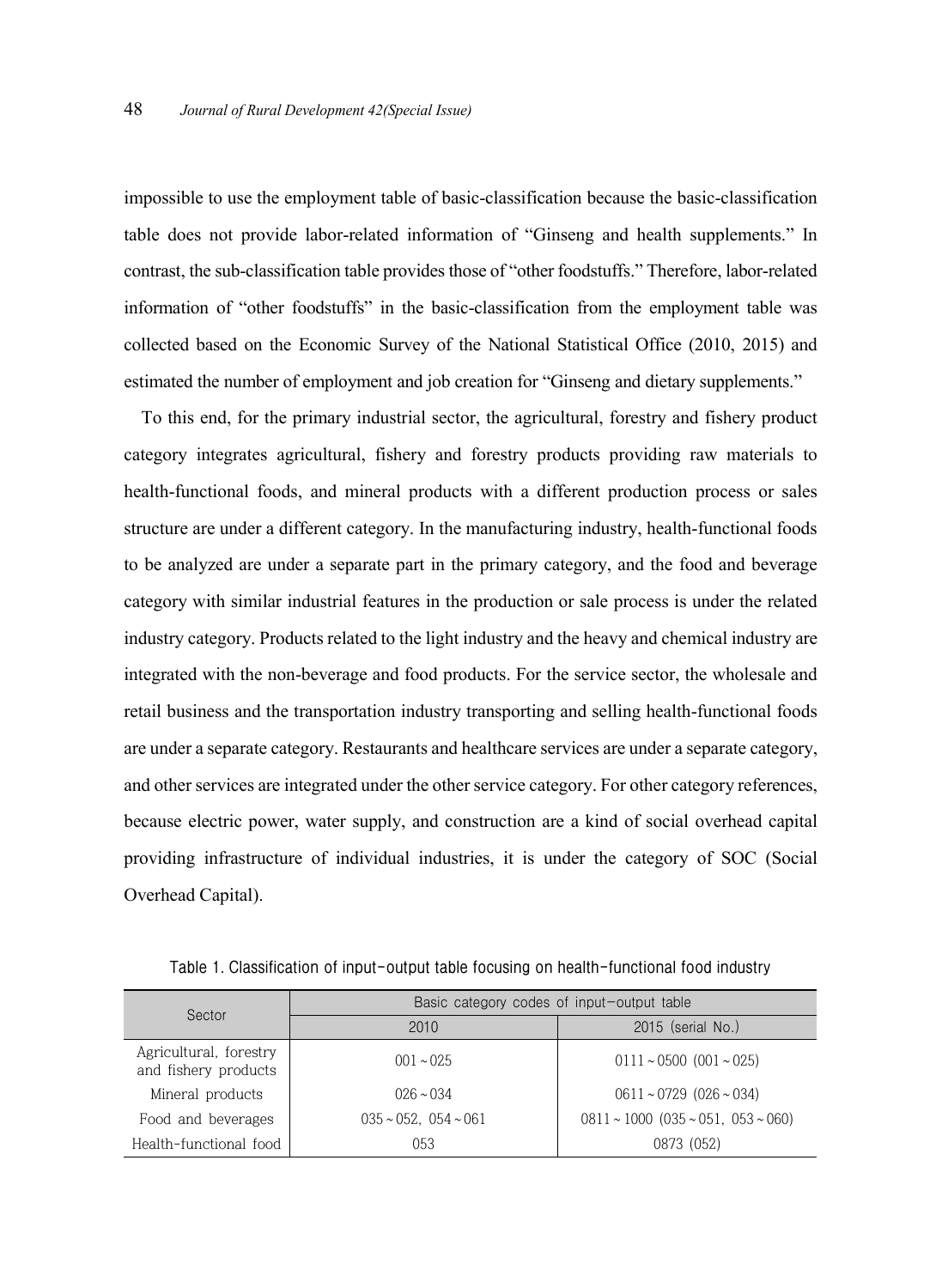|                            |                                            | (Continued)                                                                                                  |  |  |  |  |  |
|----------------------------|--------------------------------------------|--------------------------------------------------------------------------------------------------------------|--|--|--|--|--|
| Sector                     | Basic category codes of input-output table |                                                                                                              |  |  |  |  |  |
|                            | 2010                                       | $2015$ (serial No.)                                                                                          |  |  |  |  |  |
| Non-food and<br>beverages  | $062 \sim 273$                             | $1111 \sim 4402$ (061 ~ 268)                                                                                 |  |  |  |  |  |
| <b>SOC</b>                 | $2.74 \sim 301$                            | $4501 \approx 5190$ (269 $\approx 296$ )                                                                     |  |  |  |  |  |
| Wholesale and retail       | $302 \sim 303$                             | 5200 (297)                                                                                                   |  |  |  |  |  |
| Transportation<br>industry | $304 \sim 317$                             | $5310 \sim 5690$ (298 ~ 309)                                                                                 |  |  |  |  |  |
| Restaurants                | $318 \sim 321$                             | $5811 \sim 5814$ (312 ~ 315)                                                                                 |  |  |  |  |  |
| Health and welfare         | $365 \sim 370$                             | $7701 \sim 7802$ (362 ~ 366)                                                                                 |  |  |  |  |  |
| Other services             | $322 \sim 364$ , $371 \sim 384$            | $5710 \sim 7520$ , $5820 \sim 7603$ , $7901 \sim 8300$<br>$(310 \times 311, 316 \times 361, 367 \times 381)$ |  |  |  |  |  |

Source: 2010 Input-Output Table, 2015 Input-Output Table, Bank of Korea.

# 3. Method of Analysis

For this study, an input-output model was established for an economic impact analysis including production and job creation by deriving various coefficients, for example, input coefficients, value-added coefficients, and labor coefficients and then analyze the ripple effect of the health-functional food industry on the entire national economy. This study uses an extension model ,which is an endogenous form of income and household consumption based on the demand model widely used as a standard model for the economic ripple effect by following Song (2018). 8 Because changes in domestic production following changes of the final demand inevitably result in changing intermediate material income, it is necessary to make the income endogenous to consider those changes. Moreover, because changes of domestic production result in changing labor and capital changes, and changes of labor input mainly result in changes of household income to have an impact on household consumption, subsequently

<sup>8</sup> The input-output model is classified into the demand model extraneously determining the final demand sector and the supply model extraneously determining the added value sector, and can be extended to include a mixed model making some of the final demand, import or added value sector endogenous, or some of the endogenous sector extraneous to analyze for particular purposes.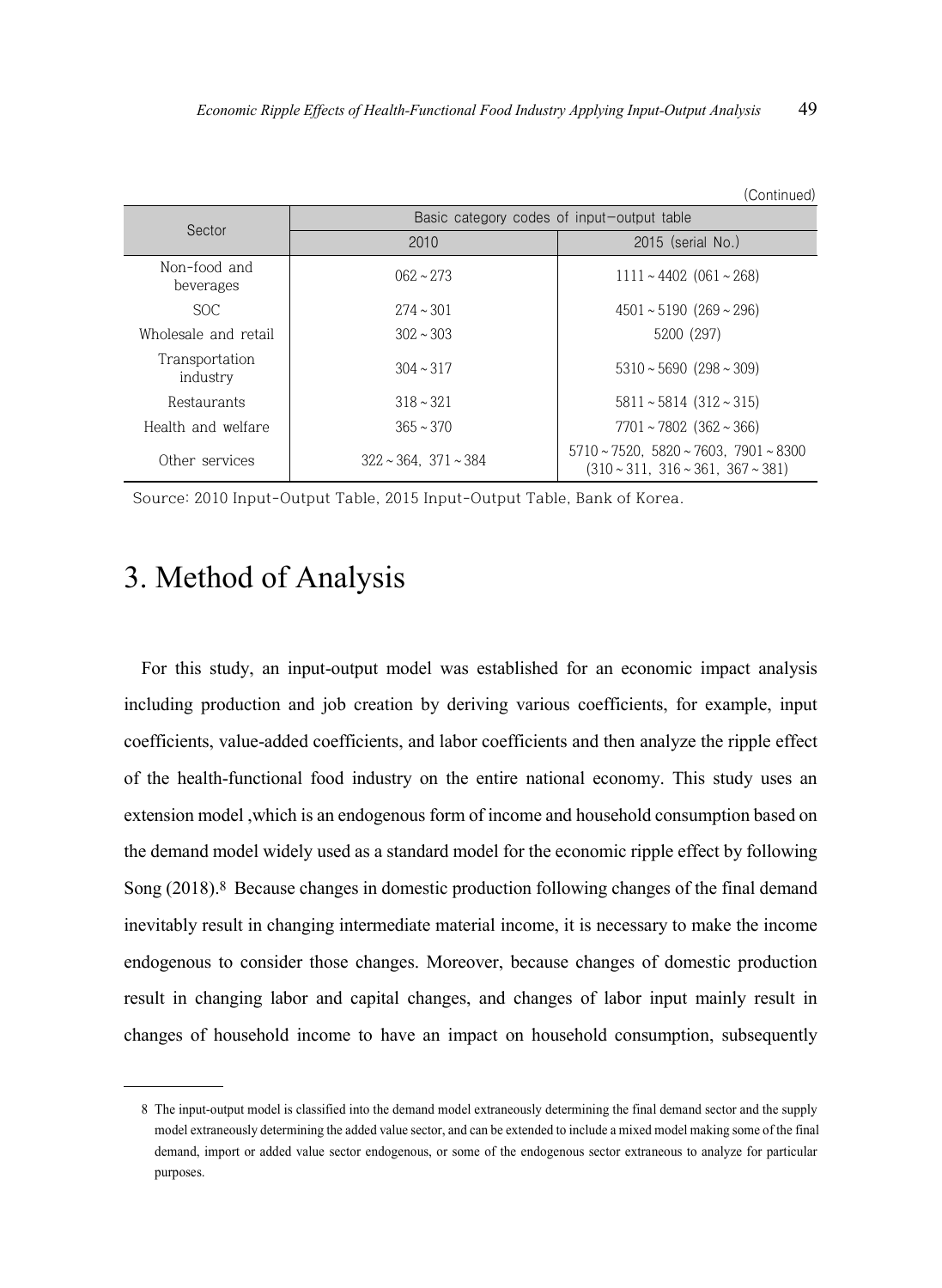causing changes of final demand, another factor to be considered is the multiplier effect of income and consumption (Lee 2012; Park 2016; Song 2018).

Because it is difficult to measure the economic ripple effect by using the input coefficient where there are many industrial sectors, the inverse matrix is used to produce multipliers. the inverse matrixes  $(I - A^d)^{-1}$  and  $(I - A^d - A^{cd} A^{y})^{-1}$  included in each balancing equation are called a Leontief's inverse matrix in the model of endogenous import and household consumption. Applying the import, added value, and labor-related coefficients defined in each model to the aforementioned output multiplier matrix allows each multiplier matrix to be produced from each model.

| Multiplier  | Endogenous import model | Endogenous import and household<br>consumption model     |
|-------------|-------------------------|----------------------------------------------------------|
| Output      | $(I - A^d)^{-1}$        | $(I - A^d - A^{cd} A^{y})^{-1}$                          |
| Import      | $A^{m}(I-A^{d})^{-1}$   | $(A^{m} + A^{cm} A^{y}) (I - A^{d} - A^{cd} A^{y})^{-1}$ |
| Added value | $A^{v}(I-A^{d})^{-1}$   | $A^v (I - A^d - A^{cd} A^{y})^{-1}$                      |
| abor)       | $A^{l}(I - A^{d})^{-1}$ | $A^{l} (I - A^{d} - A^{cd} A^{y})^{-1}$                  |

**Table 3. Result of produced multiplier matrix for each analysis model**

Note:  $A^v$  and  $A^l$  are a diagonal matrix having diagonal elements of value added coefficient  $a_j^\imath$ and labor coefficient  $a_j^l$ , respectively.

## 4. Result of Analysis

#### **4.1. Calculated Input Coefficient**

The intermediate input coefficients calculated by using the Input-Output Table in 2010 and 2015 were 74.8% and 74.4%, respectively, implying stability for five years. While this is similar to the average of the manufacturing industry (78.2%, 73.9%), but greater than the average of the service industry (44.6%, 44.4%), it is smaller than the average of food and beverage products (84.2%, 82.9%) which is similar to it. While the imported material input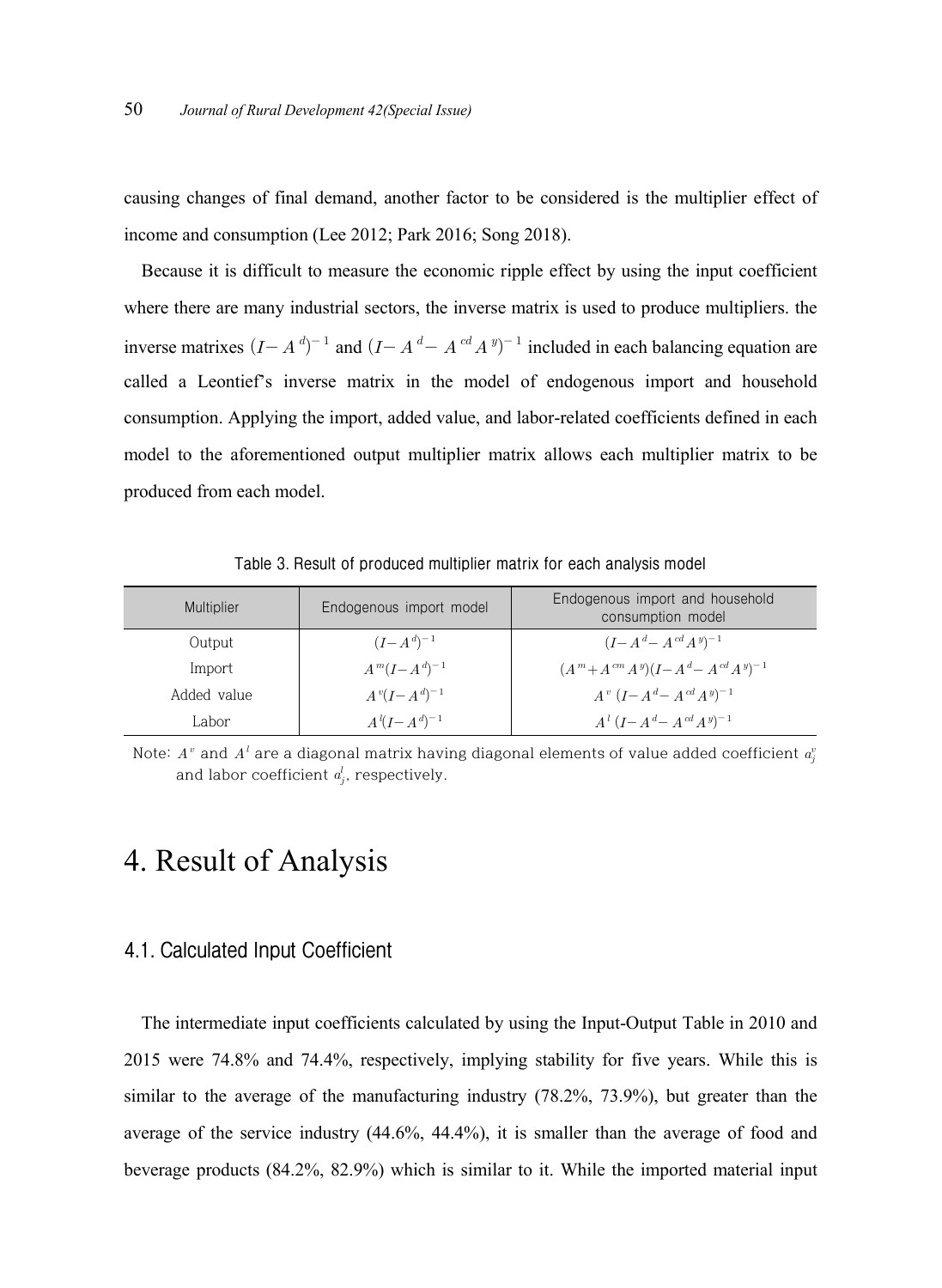coefficient increased from 2.5% to 3.7% in intermediate input, it is even smaller than food and beverage products (14.7%, 14.0%) or non-food and beverage products (23.9%, 21.6%), and smaller than the average  $(6.1\%, 4.8\%)$  of service industry with small intermediate input of imported materials. As described above, smaller input coefficients of imported materials mean higher ratios of using intermediate materials domestically produced, and the imported intermediate materials are not so great when health-functional food production increases thanks to increasing final demands.

The value-added coefficient of health-functional foods was 25.2% and 25.6%, respectively, in 2010 and 2015, implying stability like the intermediate input coefficients, and reflects that the sum of the intermediate input coefficient and the value-added coefficient is 100% for each industry. Although the capital input ratio in added value products slightly decreased from 15.8% in 2010 to 14.9% in 2015, it is higher than the labor input ratio (9.3%, 10.4%), and, in particular, almost double the capital ratio (7.9%) of food and beverage products. As described above, the higher capital input ratios of the health-functional food industry imply that it depends more on production facilities, including machines and buildings, than labor input in the production process.

| Category                                             |          | Intermediate input    |                       |          |       | Total   |        |        |  |  |  |
|------------------------------------------------------|----------|-----------------------|-----------------------|----------|-------|---------|--------|--------|--|--|--|
|                                                      | Subtotal | Domestic<br>materials | Imported<br>materials | Subtotal | Labor | Capital | Others | yields |  |  |  |
| 2010                                                 |          |                       |                       |          |       |         |        |        |  |  |  |
| Agricultural,<br>forestry and<br>fishery<br>products | 46.7%    | 43.7%                 | 3.0%                  | 53.3%    | 7.2%  | 44.2%   | 1.8%   | 100.0% |  |  |  |
| Mineral<br>products                                  | 43.6%    | 42.9%                 | 0.7%                  | 56.4%    | 18.3% | 37.6%   | 0.5%   | 100.0% |  |  |  |
| Food and<br>beverage<br>products                     | 84.2%    | 69.5%                 | 14.7%                 | 15.8%    | 7.8%  | 7.9%    | 0.1%   | 100.0% |  |  |  |
| Health-functio<br>-nal foods                         | 74.8%    | 72.4%                 | 2.5%                  | 25.2%    | 9.3%  | 15.8%   | 0.1%   | 100.0% |  |  |  |

**Table 4. Comparison of intermediate input coefficient and value added coefficient for each industry**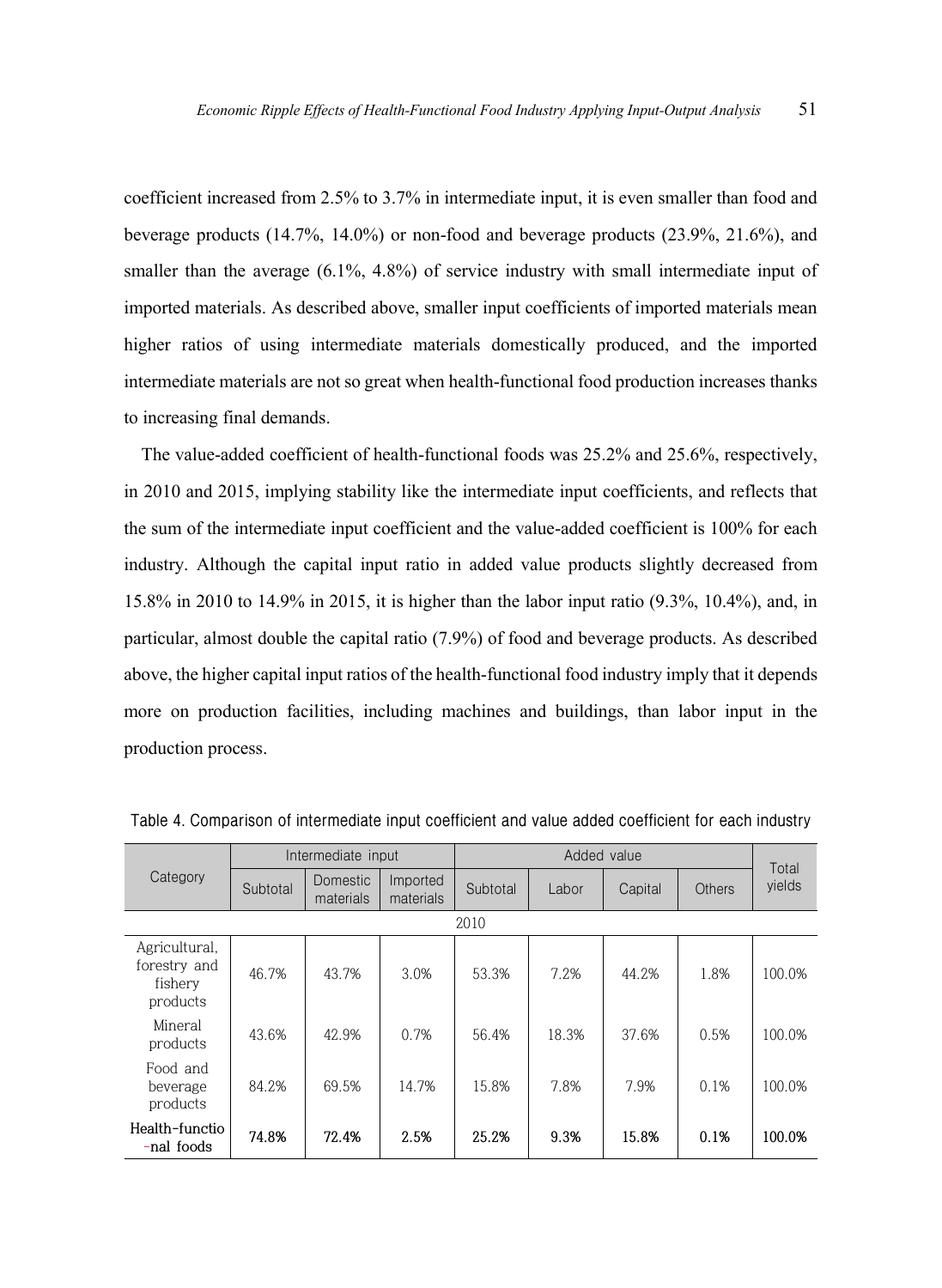|                                                      |          |                       |                       |          |             |         |        | (Continued) |
|------------------------------------------------------|----------|-----------------------|-----------------------|----------|-------------|---------|--------|-------------|
|                                                      |          | Intermediate input    |                       |          | Added value |         |        | Total       |
| Category                                             | Subtotal | Domestic<br>materials | Imported<br>materials | Subtotal | Labor       | Capital | Others | yields      |
| Non-food and<br>beverage<br>products                 | 77.9%    | 54.0%                 | 23.9%                 | 22.1%    | 8.9%        | 13.1%   | 0.1%   | 100.0%      |
| <b>SOC</b>                                           | 69.1%    | 54.3%                 | 14.8%                 | 30.9%    | 19.3%       | 11.2%   | 0.4%   | 100.0%      |
| Wholesale and<br>retail                              | 47.9%    | 45.1%                 | 2.8%                  | 52.1%    | 19.5%       | 32.1%   | 0.6%   | 100.0%      |
| Transportation<br>industry                           | 66.1%    | 38.8%                 | 27.3%                 | 33.9%    | 17.7%       | 15.8%   | 0.4%   | 100.0%      |
| Restaurants                                          | 64.6%    | 58.9%                 | 5.7%                  | 35.4%    | 18.7%       | 15.9%   | 0.9%   | 100.0%      |
| Health and<br>welfare                                | 47.5%    | 42.3%                 | 5.2%                  | 52.5%    | 38.4%       | 13.9%   | 0.2%   | 100.0%      |
| Other services                                       | 37.8%    | 34.4%                 | 3.4%                  | 62.2%    | 30.7%       | 30.6%   | 0.9%   | 100.0%      |
| Average of<br>manufacturing<br>industry              | 78.2%    | 54.8%                 | 23.4%                 | 21.8%    | 8.9%        | 12.8%   | 0.1%   | 100.0%      |
| Average of<br>service<br>industry                    | 44.6%    | 38.6%                 | 6.1%                  | 55.4%    | 27.4%       | 27.2%   | 0.8%   | 100.0%      |
| Average of all<br>industries                         | 63.6%    | 48.1%                 | 15.5%                 | 36.4%    | 17.1%       | 18.9%   | 0.4%   | 100.0%      |
|                                                      |          |                       |                       | 2015     |             |         |        |             |
| Agricultural,<br>forestry and<br>fishery<br>products | 45.8%    | 42.9%                 | 3.0%                  | 54.2%    | 8.5%        | 44.7%   | 0.9%   | 100.0%      |
| Mineral<br>products                                  | 47.4%    | 46.7%                 | 0.7%                  | 52.6%    | 16.6%       | 35.9%   | 0.2%   | 100.0%      |
| Food and<br>beverages                                | 82.9%    | 68.9%                 | 14.0%                 | 17.1%    | 8.9%        | 7.9%    | 0.4%   | 100.0%      |
| Health-functio<br>-nal foods                         | 74.4%    | 70.7%                 | 3.7%                  | 25.6%    | 10.4%       | 14.9%   | 0.3%   | 100.0%      |
| Non-food and<br>beverage<br>products                 | 73.2%    | 51.6%                 | 21.6%                 | 26.8%    | 10.7%       | 15.8%   | 0.2%   | 100.0%      |
| $\operatorname{SOC}$                                 | 61.9%    | 48.7%                 | 13.2%                 | 38.1%    | 23.6%       | 14.2%   | 0.3%   | 100.0%      |
| Wholesale and<br>retail                              | 47.1%    | 44.3%                 | 2.8%                  | 52.9%    | 28.9%       | 23.6%   | 0.4%   | 100.0%      |
| Transportation<br>industry                           | 59.9%    | 38.6%                 | 21.3%                 | 40.1%    | 20.3%       | 19.5%   | 0.3%   | 100.0%      |
| Restaurants                                          | 71.2%    | 65.8%                 | 5.4%                  | 28.8%    | 19.1%       | 9.0%    | 0.6%   | 100.0%      |
| Health and<br>welfare                                | 47.3%    | 41.2%                 | 6.1%                  | 52.7%    | 39.0%       | 13.6%   | 0.1%   | 100.0%      |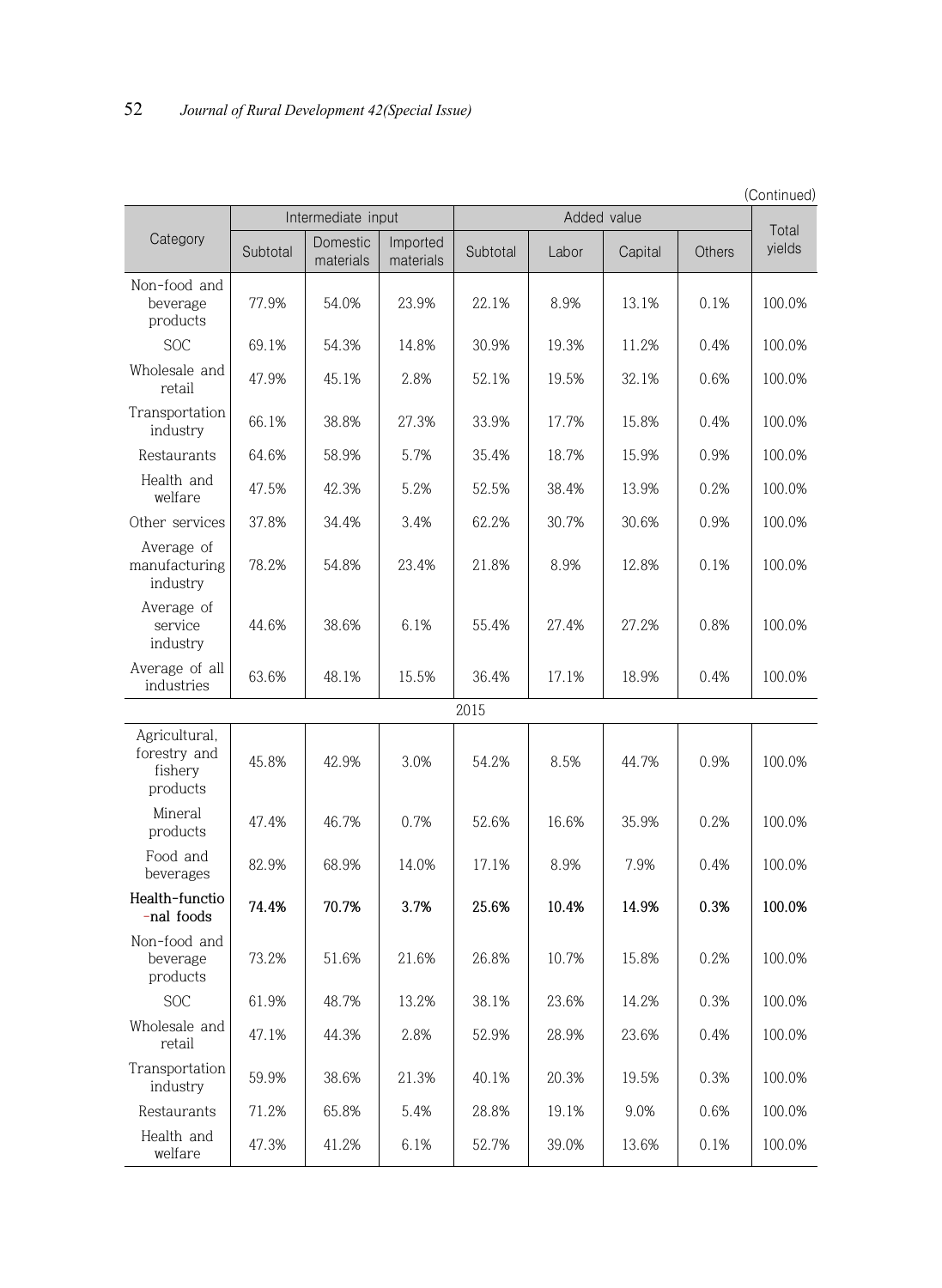| (Continued)                             |          |                              |                       |          |       |         |        |        |  |  |
|-----------------------------------------|----------|------------------------------|-----------------------|----------|-------|---------|--------|--------|--|--|
|                                         |          | Intermediate input           |                       |          |       | Total   |        |        |  |  |
| Category                                | Subtotal | <b>Domestic</b><br>materials | Imported<br>materials | Subtotal | Labor | Capital | Others | yields |  |  |
| Other services                          | 38.7%    | 35.8%                        | 2.9%                  | 61.3%    | 30.8% | 29.5%   | 1.1%   | 100.0% |  |  |
| Average of<br>manufacturing<br>industry | 73.9%    | 52.8%                        | 21.1%                 | 26.1%    | 10.6% | 15.3%   | 0.2%   | 100.0% |  |  |
| Average of<br>service<br>industry       | 44.4%    | 39.7%                        | 4.8%                  | 55.6%    | 29.4% | 25.3%   | 0.8%   | 100.0% |  |  |
| Average of all<br>industries            | 59.1%    | 46.3%                        | 12.8%                 | 40.9%    | 20.2% | 20.2%   | 0.5%   | 100.0% |  |  |

Note: The income from labor in the added value sector means the employment income; the capital cost means operating surplus and consumption of fixed capital, and; others means other production taxes and subsidies.

Meanwhile, the coefficient of employment and the coefficient of job creation of the health-functional food industry decreased from 19.1 and 12.0 persons/billion in 2010 to 9.5 and 6.8 persons in 2015, respectively, implying a decrease of almost a half for five years. In particular, the coefficient of job creation was even lower than the coefficient of employment. As of 2015, the coefficient of employment and the coefficient of job creation of the health-functional food industry were equal to the average of the manufacturing industry (2.38, 2.07), but higher than the food and beverage products (2.92, 2.24) with similar features, and similar to the average of the service industry (10.03, 7.33). However, the ratio (71.8%) of the coefficient of job creation to the coefficient of employment is lower than the food and beverage products (76.4%) and the average of the manufacturing industry (87.0%) or the average of the service industry (73.1%). As described above, although the great coefficient of employment and the great coefficient of job creation of the health-functional food industry mean the greater effect of job creation, the smaller ratio of the coefficient of job creation to the coefficient of employment reflects the vulnerable industry structure centering around self-employment or small-scale enterprises.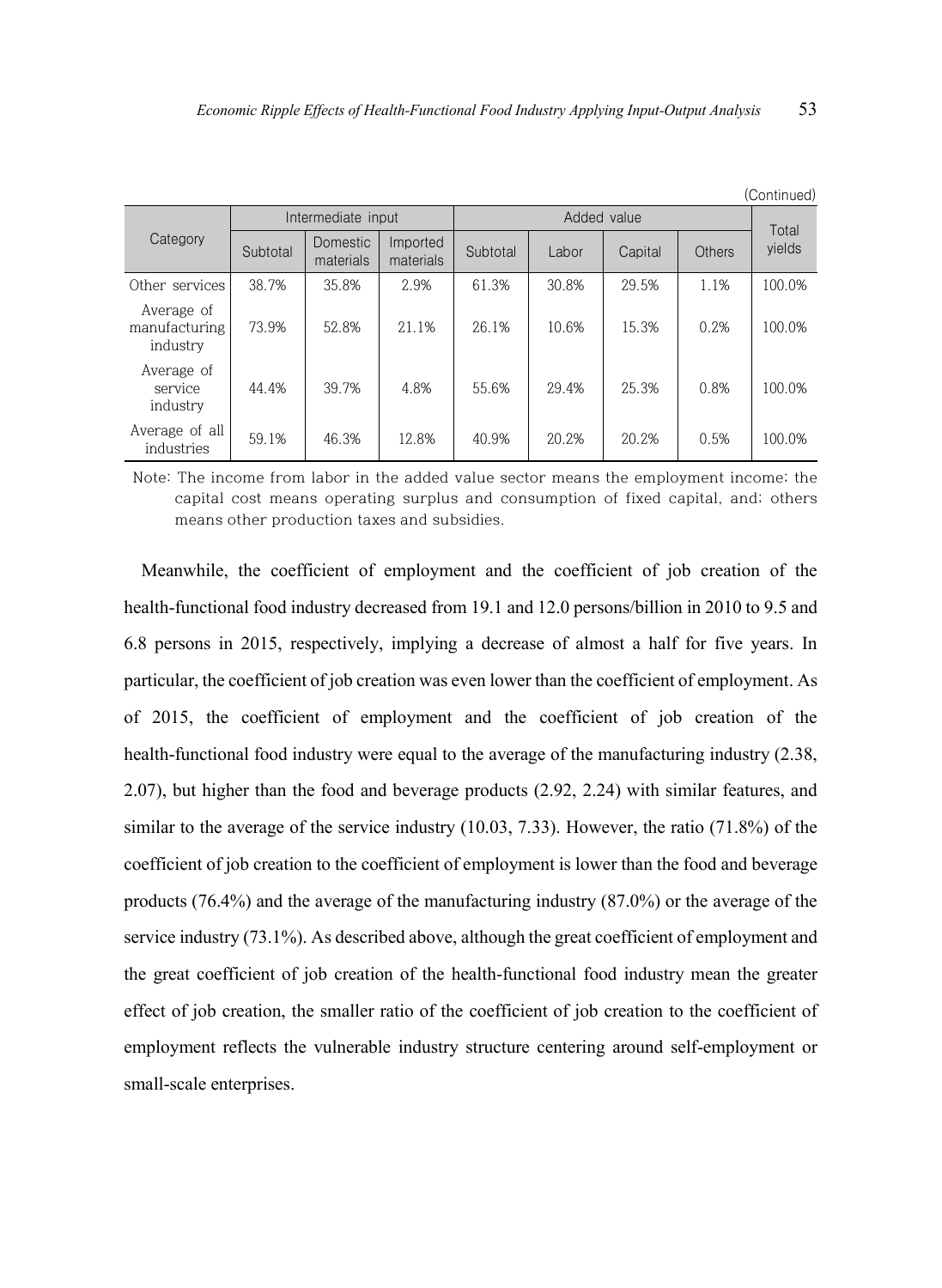| unit: person / billion won                        |                                     |                                       |       |                                     |                                       |       |  |  |  |  |
|---------------------------------------------------|-------------------------------------|---------------------------------------|-------|-------------------------------------|---------------------------------------|-------|--|--|--|--|
|                                                   |                                     | 2010                                  |       |                                     | 2015                                  |       |  |  |  |  |
| Category                                          | Coefficient of<br>employment<br>(A) | Coefficient of<br>job creation<br>(B) | B/A   | Coefficient of<br>employment<br>(A) | Coefficient of<br>job creation<br>(B) | B/A   |  |  |  |  |
| Agricultural,<br>forestry and<br>fishery products | 28.58                               | 2.32.                                 | 8.1%  | 21.18                               | 1.60                                  | 7.6%  |  |  |  |  |
| Mineral products                                  | 4.86                                | 4.35                                  | 89.5% | 2.93                                | 2.87                                  | 98.0% |  |  |  |  |
| Food and<br>beverage<br>products                  | 3.49                                | 2.39                                  | 68.5% | 2.92                                | 2.24                                  | 76.7% |  |  |  |  |
| Health-functional<br>foods                        | 19.11                               | 11.98                                 | 62.7% | 9.50                                | 6.82                                  | 71.8% |  |  |  |  |
| Non-food and<br>beverage<br>products              | 2.12                                | 1.80                                  | 84.9% | 2.33                                | 2.05                                  | 88.0% |  |  |  |  |
| <b>SOC</b>                                        | 6.06                                | 4.47                                  | 73.8% | 5.55                                | 4 1 4                                 | 74.6% |  |  |  |  |
| Wholesale and<br>retail                           | 15.84                               | 8.33                                  | 52.6% | 14.11                               | 8.12                                  | 57.5% |  |  |  |  |
| Transportation<br>industry                        | 9.60                                | 5.02                                  | 52.3% | 9.74                                | 4.92                                  | 50.5% |  |  |  |  |
| Restaurants                                       | 19.48                               | 9.28                                  | 47.6% | 14.92                               | 7.89                                  | 52.9% |  |  |  |  |
| Health and<br>welfare                             | 13.17                               | 12.31                                 | 93.5% | 13.65                               | 12.85                                 | 94.1% |  |  |  |  |
| Other services                                    | 10.41                               | 8.36                                  | 80.3% | 8.23                                | 6.79                                  | 82.5% |  |  |  |  |
| Average of<br>manufacturing<br>industry           | 2.22                                | 1.84                                  | 82.9% | 2.38                                | 2.07                                  | 87.0% |  |  |  |  |
| Average of<br>service industry                    | 11.88                               | 8.30                                  | 69.9% | 10.03                               | 7.33                                  | 73.1% |  |  |  |  |
| Average of all<br>industries                      | 6.81                                | 4.63                                  | 68.0% | 6.41                                | 4.61                                  | 71.9% |  |  |  |  |

#### **Table 4. Comparison of employment and job creation coefficient for each industry**

### **4.2. Result of Calculated Multiplier Coefficient**

The output multiplier of the health-functional food industry increased from 3.59 in 2010 to 3.67 in 2015, and this is higher than the average of the manufacturing industry (3.11) or the average of the service industry (3.45, 3.50), and the average of food and beverage products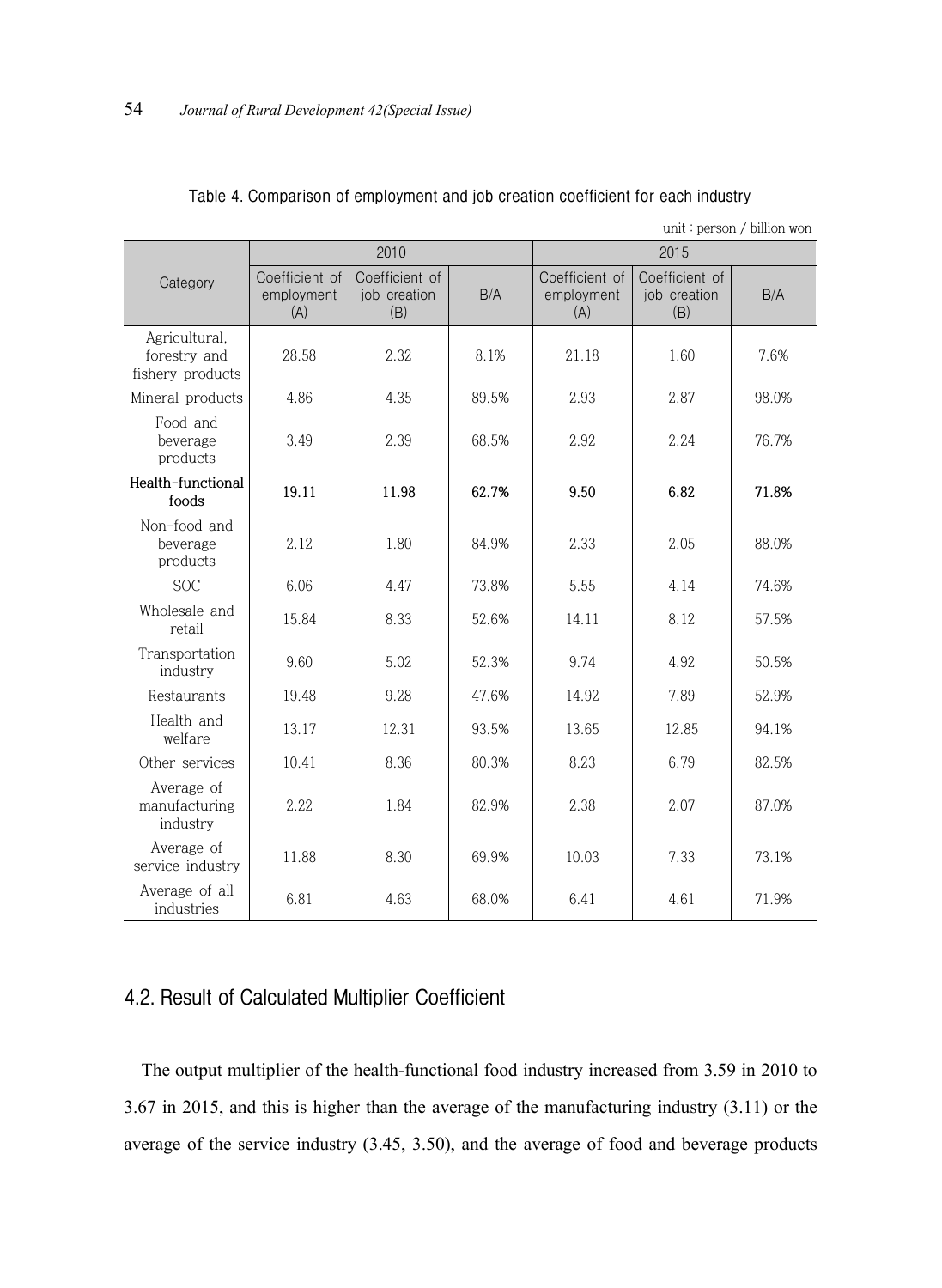considered as a similar industry (3.42, 3.48). The added value multiplier also slightly increased from 0.25 to 0.26 during the same period, and this is higher than the average of food and beverage products (0.16, 0.17) and the average of the manufacturing industry (0.22, 0.26). The import multiplier was 0.25 in 2010 and 2015, not showing any change. This is almost half of the average of the manufacturing industry (0.51, 0.43), smaller than the food and beverage products (0.37, 0.34), and similar to the average of the service industry (0.26, 0.21) which has little imported intermediate materials.

|                                                   |      | Output multiplier | Added value multiplier |      | Import multiplier |      |  |
|---------------------------------------------------|------|-------------------|------------------------|------|-------------------|------|--|
| Category                                          | 2010 | 2015              | 2010                   | 2015 | 2010              | 2015 |  |
| Agricultural,<br>forestry and<br>fishery products | 2.70 | 2.74              | 0.53                   | 0.54 | 0.21              | 0.18 |  |
| Mineral products                                  | 3.11 | 3.18              | 0.56                   | 0.53 | 0.23              | 0.19 |  |
| Food and<br>beverage<br>products                  | 3.42 | 3.48              | 0.16                   | 0.17 | 0.37              | 0.34 |  |
| Health-functional<br>foods                        | 3.59 | 3.67              | 0.25                   | 0.26 | 0.25              | 0.25 |  |
| Non-food and<br>beverage<br>products              | 3.09 | 3.08              | 0.22                   | 0.27 | 0.52              | 0.43 |  |
| <b>SOC</b>                                        | 3.55 |                   | 0.31                   | 0.38 | 0.43              | 0.34 |  |
| Wholesale and<br>retail                           | 3.35 |                   | 0.52                   | 0.53 | 0.23              | 0.20 |  |
| Transportation<br>industry                        | 2.96 | 3.01              | 0.34                   | 0.40 | 0.45              | 0.36 |  |
| Restaurants                                       | 3.67 | 3.92              | 0.35                   | 0.29 | 0.29              | 0.27 |  |
| Health and<br>welfare                             | 3.99 | 3.88              | 0.52                   | 0.53 | 0.31              | 0.26 |  |
| Other services                                    | 3.47 | 3.43              | 0.62.                  | 0.61 | 0.23              | 0.18 |  |
| Average of<br>3.11<br>manufacturing<br>industry   |      | 3.11              | 0.22                   | 0.26 | 0.51              | 0.43 |  |
| Average of<br>service industry                    | 3.45 | 3.50              | 0.55                   | 0.56 | 0.26              | 0.21 |  |
| Average of all<br>industries                      | 3.27 | 3.31              | 0.36                   | 0.41 | 0.40              | 0.32 |  |

**Table 5. Comparison of intermediate input coefficient and value added coefficient for each industry**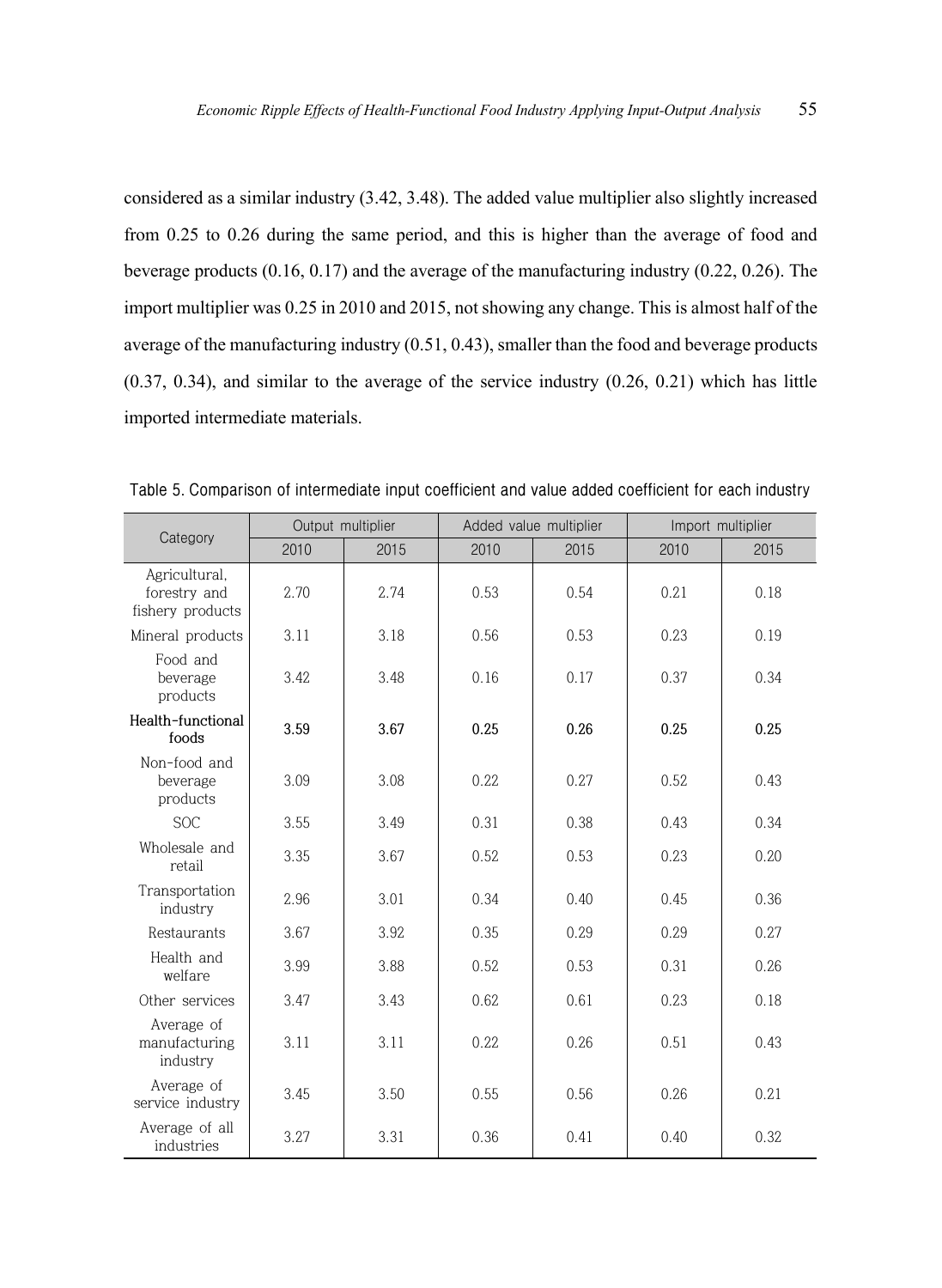Meanwhile, the employment multiplier of the health-functional food industry/billion of production amount decreased from 68.7 persons in 2010 to 34.9 persons in 2015. While the job creation multiplier decreased from 43.1 to 25.0 persons during the same period, the absolute size is greater than in other industries. The employment multiplier is the average of the manufacturing industry (6.9 persons, 7.4 persons), but significantly greater than food and beverage products (11.9 persons, 10.2 persons), and similar to the average of the service industry (35.5 persons) implementing production centering around manual labor as of 2015. Furthermore, the job creation multiplier shows a result similar to the employment multiplier. As described above, greater employment and job creation multipliers of the health-functional food industry is based on the fact reflecting the industry with many employees and the coefficient of job creation, and indirect factors of greater employment and job creation multipliers in the raw material industry of agricultural, forestry and fishery products, the sales industry of wholesale and retail, and the main buyers of restaurants and health and welfare services.

|                                                | UIIII. DELSOIIS/DIIIIOII WOII |                       |       |                         |  |  |  |  |  |
|------------------------------------------------|-------------------------------|-----------------------|-------|-------------------------|--|--|--|--|--|
|                                                |                               | Employment multiplier |       | Job creation multiplier |  |  |  |  |  |
| Category                                       | 2010                          | 2015                  | 2010  | 2015                    |  |  |  |  |  |
| Agricultural, forestry and fishery<br>products | 77.19                         | 58.01                 | 6.27  | 4.37                    |  |  |  |  |  |
| Mineral products                               | 15.10                         | 9.31                  | 13.51 | 9.10                    |  |  |  |  |  |
| Food and beverage products                     | 11.92                         | 10.19                 | 8.17  | 7.79                    |  |  |  |  |  |
| Health-functional food                         | 68.71                         | 34.86                 | 43.06 | 25.03                   |  |  |  |  |  |
| Non-food and beverage products                 | 6.56                          | 7.18                  | 5.56  | 6.32                    |  |  |  |  |  |
| <b>SOC</b>                                     | 21.52                         | 19.35                 | 15.89 | 14.44                   |  |  |  |  |  |
| Wholesale and retail                           | 53.05                         | 51.71                 | 27.91 | 29.77                   |  |  |  |  |  |
| Transportation industry                        | 28.39                         | 29.32                 | 14.85 | 14.82                   |  |  |  |  |  |
| Restaurants                                    | 71.57                         | 58.44                 | 34.08 | 30.91                   |  |  |  |  |  |
| Health and welfare                             | 52.56                         | 52.98                 | 49.12 | 49.88                   |  |  |  |  |  |
| Other services                                 | 35.81                         | 28.25                 | 28.76 | 23.30                   |  |  |  |  |  |
| Average of manufacturing industry              | 6.92                          | 7.42                  | 5.75  | 6.44                    |  |  |  |  |  |
| Average of service industry                    | 41.11                         | 35.51                 | 28.91 | 25.94                   |  |  |  |  |  |
| Average of all industries                      | 22.88                         | 21.94                 | 15.80 | 15.88                   |  |  |  |  |  |

**Table 6. Comparison of employment and job creation multipliers of each industry**

unit: persons won the filter words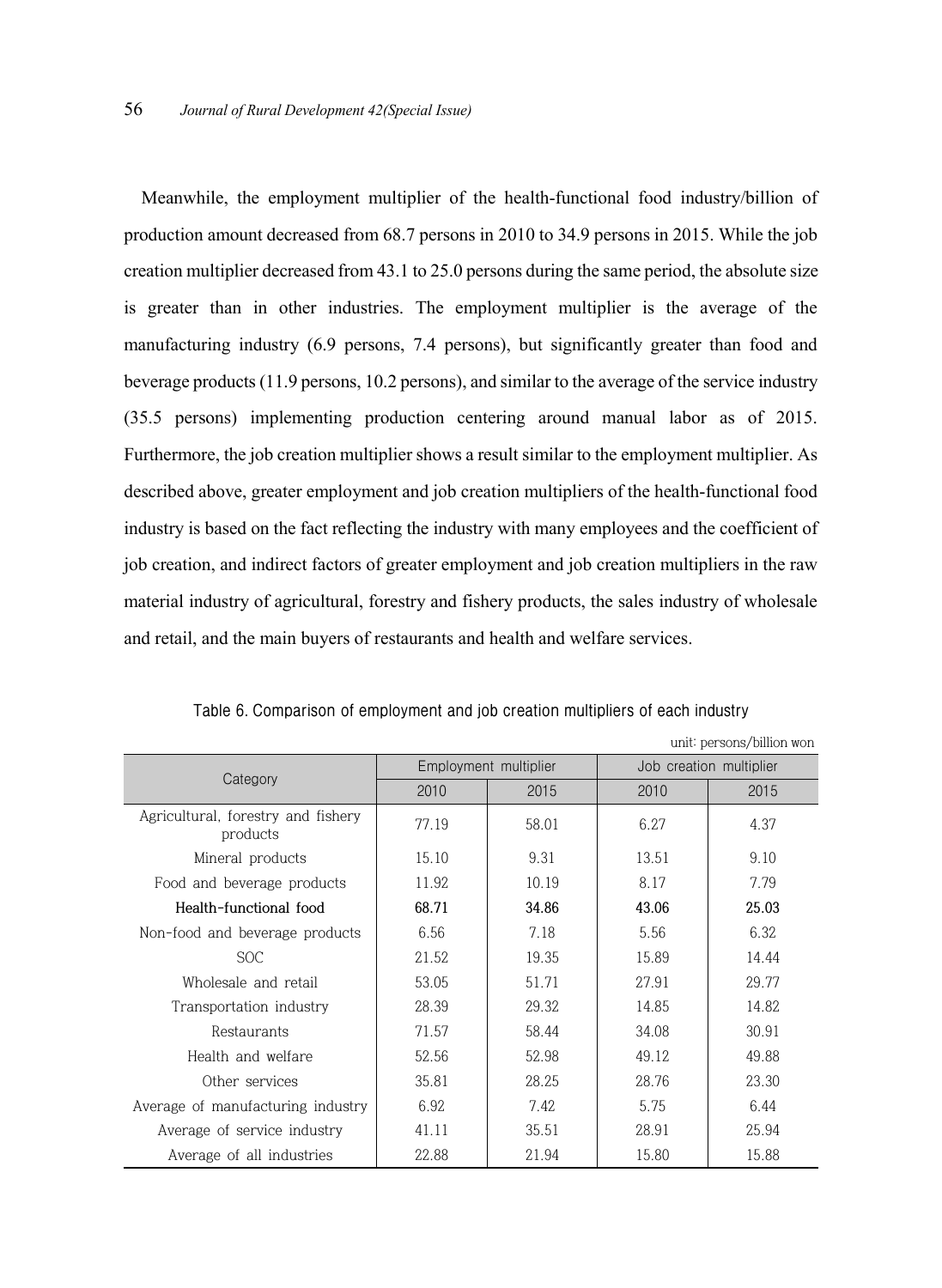As described above, the production, added value and labor-related multiplier of the health-functional food industry greater than the average of all industries as well as the manufacturing industry or the food and beverage industry means that it has a great effect on all industries, and suggests great economic outcomes. Examination of the multiplier effect of the health-functional food industry based on the multipliers in 2015 reveals that 10 billion won of domestic demands or export as an overseas demand for the health-functional food industry contributes to direct and indirect production of 36.7 billion won across all industries, and added values of 2.6 billion won, and creating 250 jobs. Comparing this with the multiplier effect of the similar industry of food and beverage products or, the manufacturing industry and the average of all industries, the multiplier effect is shown smaller than the multiplier effect of health-functional foods, implying that it suggests more economic outcomes from the health-functional food industry as much as the difference.

#### **4.3. Analysis of Economic Ripple Effect**

This chapter uses the sales performance of the health-functional food industry to analyze two aspects of the ripple effect type on other industries and across the economy, and stages of health-functional food distribution. 9 To this end, the multiplier related to health-functional foods in 2015 for the model created above and making import and household consumption endogenous was used. The multiplier by the model only making import endogenous to extract the effect of inducing import-household consumption was also used. Meanwhile, the final demand for analysis as an extraneous variable was adjusted and used to be suitable for the analysis model by using the sales outcomes of health-functional foods in 2017 provided by the MDFS. 10

<sup>9</sup> The ripple effect type analysis aims to classify and examine the ripple effect into the direct effect for the health-functional food industry, the indirect effect through the input-output industry and the effect following increased consumption by increased income. The distribution stage analysis aims to examine the industry to be analyzed about each stage of raw materials, production (toll processing, provision of components, service support), sales (wholesale and retail sales), and consumption of health-functional foods.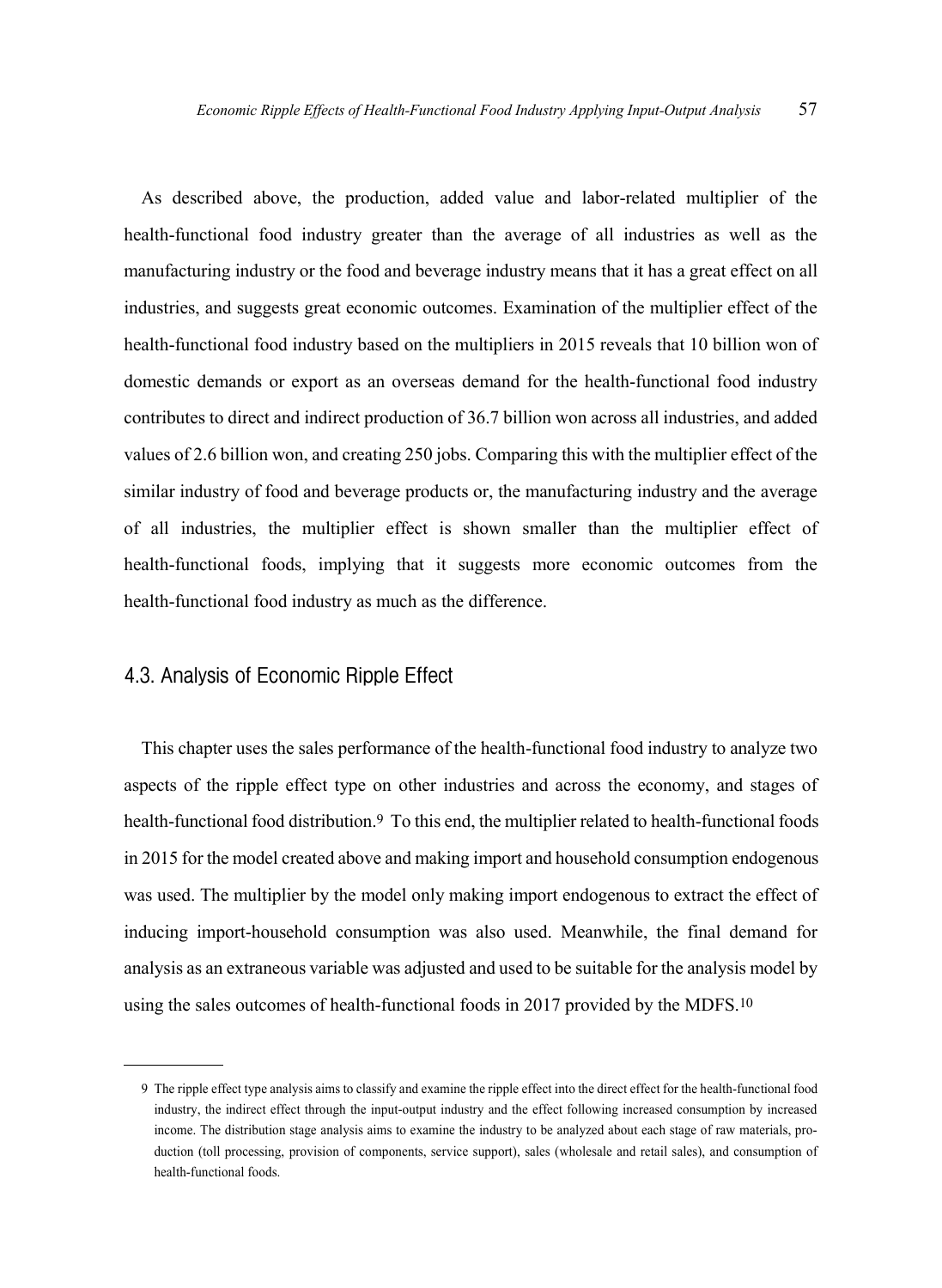#### **4.3.1. Economic Effect by Each Ripple Effect Type**

In 2017, the economic ripple effect by the final demand of one trillion 373.7 billion won for health-functional foods was shown 5 trillion 33.9 billion won for production, one trillion 864.3 billion won for added values, and 405.5 billion won for import. The scale of creating jobs and wage workers as the workforce was 45,828 and 26,453 persons, respectively. The ripple effect on production and added values was 3.7 and 1.4 times the final demand of the health-functional food industry, respectively.

Concerning each ripple effect path, examination of the ripple effect on production shows the direct effect of one trillion 373.7 billion won (27.3%) for the final demand; the indirect effect of one trillion 863.4 billion won (37.0%) on production of the industries related to intermediate material input for production; and the inducement effect of one trillion 802.8 billion won (35.8%) made by increased income by increasing production to promote consumption. The added value effect for each ripple effect path is shown 352.3 billion won (18.9%) for the direct effect, 745.6 billion won (40.0%) for the indirect effect, and 766.4 billion won (41.1%) for the inducement effect. Meanwhile, the employment and job creation effect is shown 13,053 and 9,370 persons, respectively, for the direct effect, 17,157 and 7,219 persons, respectively, for the indirect effect. It created 15,618 and 9,864 jobs, respectively, for the inducement effect.

<sup>10</sup> Although the sales outcome of health-functional foods in 2017 is categorized as domestic sales (2 trillion 129.7 billion won) and export (107.7 billion won), it is not categorized for final demands and intermediate demands required for this analysis. Therefore, the final demand for domestic use ( one trillion 266 billion won) was estimated from the sales outcome of health-functional foodssold in Korea, and the final demand adding the export (107.7 billion won) thereto was used on the basis of using the ratio of domestic final demand (59.4%) and domestic intermediate demand (40.6%) for the health-functional food industry in the Input-Output Table in 2015.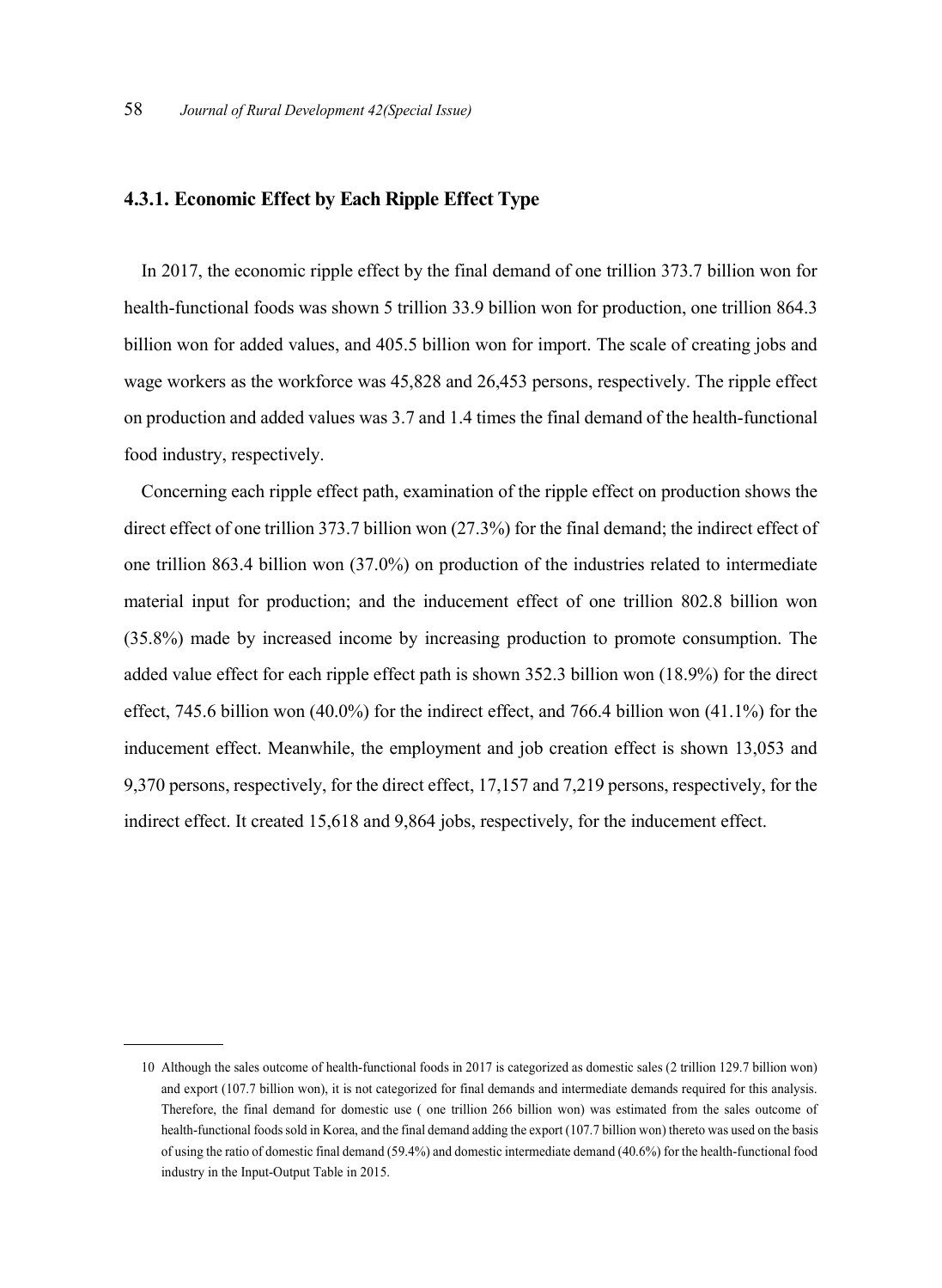|                 |                                                      | Production         |            | Added value        |            | Income             |            | Employment |            | Job creation |            |
|-----------------|------------------------------------------------------|--------------------|------------|--------------------|------------|--------------------|------------|------------|------------|--------------|------------|
|                 | Category                                             | 0.1 billion<br>won | Proportion | 0.1 billion<br>won | Proportion | 0.1 billion<br>won | Proportion | Persons    | Proportion | ersons       | Proportion |
| Direct          | Health-functio<br>-nal foods                         | 13,737             | 27.3       | 3,523              | 18.9       | 119                | 2.9        | 13.053     | 28.5       | 9,370        | 35.4       |
| Indirect        | Agricultural,<br>forestry and<br>fishery<br>products | 3,678              | 7.3        | 1,992              | 10.7       | 248                | 6.1        | 7,790      | 17.0       | 587          | 2.2        |
|                 | Mineral<br>products                                  | 16                 | 0.0        | 8                  | 0.0        | 379                | 9.3        | 5          | 0.0        | 5            | 0.0        |
|                 | Food and<br>beverage<br>products                     | 1,272              | 2.5        | 218                | 1.2        | 234                | 5.8        | 372        | 0.8        | 284          | 1.1        |
|                 | Health-functio<br>-nal foods                         | 1,281              | 2.5        | 329                | 1.8        | 11                 | 0.3        | 1,217      | 2.7        | 874          | 3.3        |
|                 | Non-food and<br>beverage<br>products                 | 6,128              | 12.2       | 1,641              | 8.8        | 1,133              | 28.0       | 1,427      | 3.1        | 1,255        | 4.7        |
|                 | <b>SOC</b>                                           | 704                | 1.4        | 268                | 1.4        | $\overline{0}$     | 0.0        | 390        | 0.9        | 291          | 1.1        |
|                 | Wholesale and<br>retail                              | 1,833              | 3.6        | 970                | 5.2        | 21                 | 0.5        | 2,585      | 5.6        | 1,488        | 5.6        |
|                 | Transportation<br>industry                           | 823                | 1.6        | 330                | 1.8        | 112                | 2.8        | 801        | 1.7        | 405          | 1.5        |
|                 | Restaurants                                          | 225                | 0.4        | 65                 | 0.3        | 4                  | 0.1        | 336        | 0.7        | 178          | 0.7        |
|                 | Health and<br>welfare                                | 61                 | 0.1        | 32                 | 0.2        | $\overline{0}$     | 0.0        | 83         | 0.2        | 78           | 0.3        |
|                 | Other services                                       | 2,614              | 5.2        | 1,603              | 8.6        | 283                | 7.0        | 2,151      | 4.7        | 1,774        | 6.7        |
|                 | Subtotal                                             | 18,634             | 37.0       | 7,456              | 40.0       | 2,425              | 59.8       | 17,157     | 37.4       | 7,219        | 27.3       |
|                 | Agricultural,<br>forestry and<br>fishery<br>products | 1,075              | 2.1        | 582                | 3.1        | 97                 | 2.4        | 2,276      | 5.0        | 171          | 0.6        |
|                 | Mineral<br>products                                  | 10                 | 0.0        | 5                  | 0.0        | 241                | 5.9        | 3          | 0.0        | 3            | 0.0        |
| Induce-<br>ment | Food and<br>beverage<br>products                     | 1,057              | 2.1        | 181                | 1.0        | 137                | 3.4        | 309        | 0.7        | 236          | 0.9        |
|                 | Health-functio<br>-nal foods                         | 2,422              | 4.8        | 621                | 3.3        | 21                 | 0.5        | 2,301      | 5.0        | 1,652        | 6.2        |
|                 | Non-food and<br>beverage<br>products                 | 3,541              | 7.0        | 948                | 5.1        | 718                | 17.7       | 824        | 1.8        | 725          | 2.7        |
|                 | <b>SOC</b>                                           | 652                | 1.3        | 249                | 1.3        | $\,0\,$            | 0.0        | 362        | 0.8        | 270          | 1.0        |

**Table 8. Economic effect for each ripple effect path of health-functional food industry**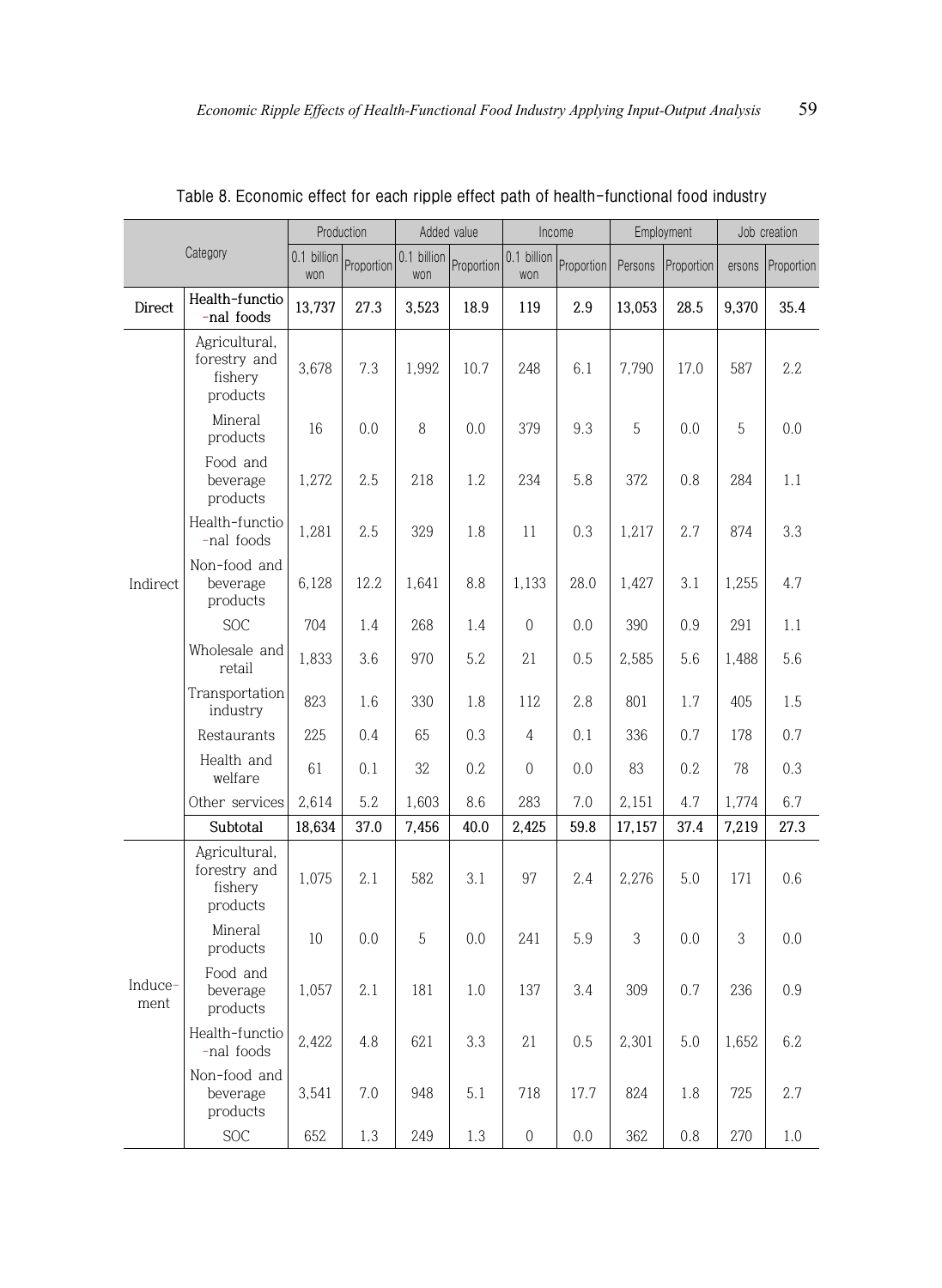|          | (Continued)                 |                       |            |                    |             |                    |            |            |            |              |            |  |
|----------|-----------------------------|-----------------------|------------|--------------------|-------------|--------------------|------------|------------|------------|--------------|------------|--|
|          |                             |                       | Production |                    | Added value | Income             |            | Employment |            | Job creation |            |  |
| Category |                             | billion<br>0.1<br>won | Proportion | 0.1 billion<br>won | Proportion  | 0.1 billion<br>won | Proportion | Persons    | Proportion | ersons       | Proportion |  |
|          | Wholesale and<br>retail     | 1,554                 | 3.1        | 822                | 4.4         | 10                 | 0.3        | 2.193      | 4.8        | 1,262        | 4.8        |  |
|          | Transportatio<br>n industry | 611                   | 1.2        | 2.45               | 1.3         | 77                 | 1.9        | 595        | 1.3        | 301          | 1.1        |  |
| Induce-  | restaurants                 | 933                   | 1.9        | 268                | 1.4         | 4                  | 0.1        | 1.392      | 3.0        | 736          | 2.8        |  |
| ment     | health and<br>welfare       | 523                   | 1.0        | 276                | 1.5         | $\Omega$           | 0.0        | 714        | 1.6        | 672          | 2.5        |  |
|          | Other services              | 5.651                 | 11.2       | 3.466              | 18.6        | 205                | 5.1        | 4.650      | 10.1       | 3.835        | 14.5       |  |
|          | Subtotal                    | 18.028                | 35.8       | 7.664              | 41.1        | 1.510              | 37.2       | 15.618     | 34.1       | 9.864        | 37.3       |  |
|          | Total                       | 50.399                | 100.0      | 18.643             | 100.0       | 4.055              | 100.0      | 45.828     | 100.0      | 26.453       | 100.0      |  |

**Table 9. Detailed effect of added value for each ripple effect path of health-functional food industry**

|                 | Category                                          | Wage           | Capital cost | Tax            | Total |  |
|-----------------|---------------------------------------------------|----------------|--------------|----------------|-------|--|
| Direct          | Health-functional<br>foods                        | 1,425          | 2,052        | 47             | 3,523 |  |
| Indirect        | Agricultural,<br>forestry and<br>fishery products | 314            | 1,644        | 34             | 1,992 |  |
|                 | Mineral products                                  | 3              | 6            | $\overline{0}$ | 8     |  |
|                 | Food and<br>beverage products                     | 113            | 100          | $\overline{4}$ | 218   |  |
|                 | Health-functional<br>food                         | 133            | 191          | 4              | 329   |  |
|                 | Non-food and<br>beverage products                 | 658            | 968          | 14             | 1,641 |  |
|                 | <b>SOC</b>                                        | 166            | 100          | $\mathbf{2}$   | 268   |  |
|                 | Wholesale and<br>retail                           | 529            | 433          | 8              | 970   |  |
|                 | Transportation<br>industry                        | 167            | 161          | $\mathbf{2}$   | 330   |  |
|                 | Restaurants                                       | 43             | 20           | $\mathbf{1}$   | 65    |  |
|                 | Health and welfare                                | 24             | 8            | $\theta$       | 32    |  |
|                 | Other services                                    | 804            | 770          | 29             | 1,603 |  |
|                 | Subtotal                                          | 2,955          | 4,401        | 100            | 7,456 |  |
| Induce<br>-ment | Agricultural,<br>forestry and<br>fishery products | 92             | 480          | 10             | 582   |  |
|                 | Mineral products                                  | $\overline{2}$ | 3            | $\overline{0}$ | 5     |  |

unit: 0.1 billion won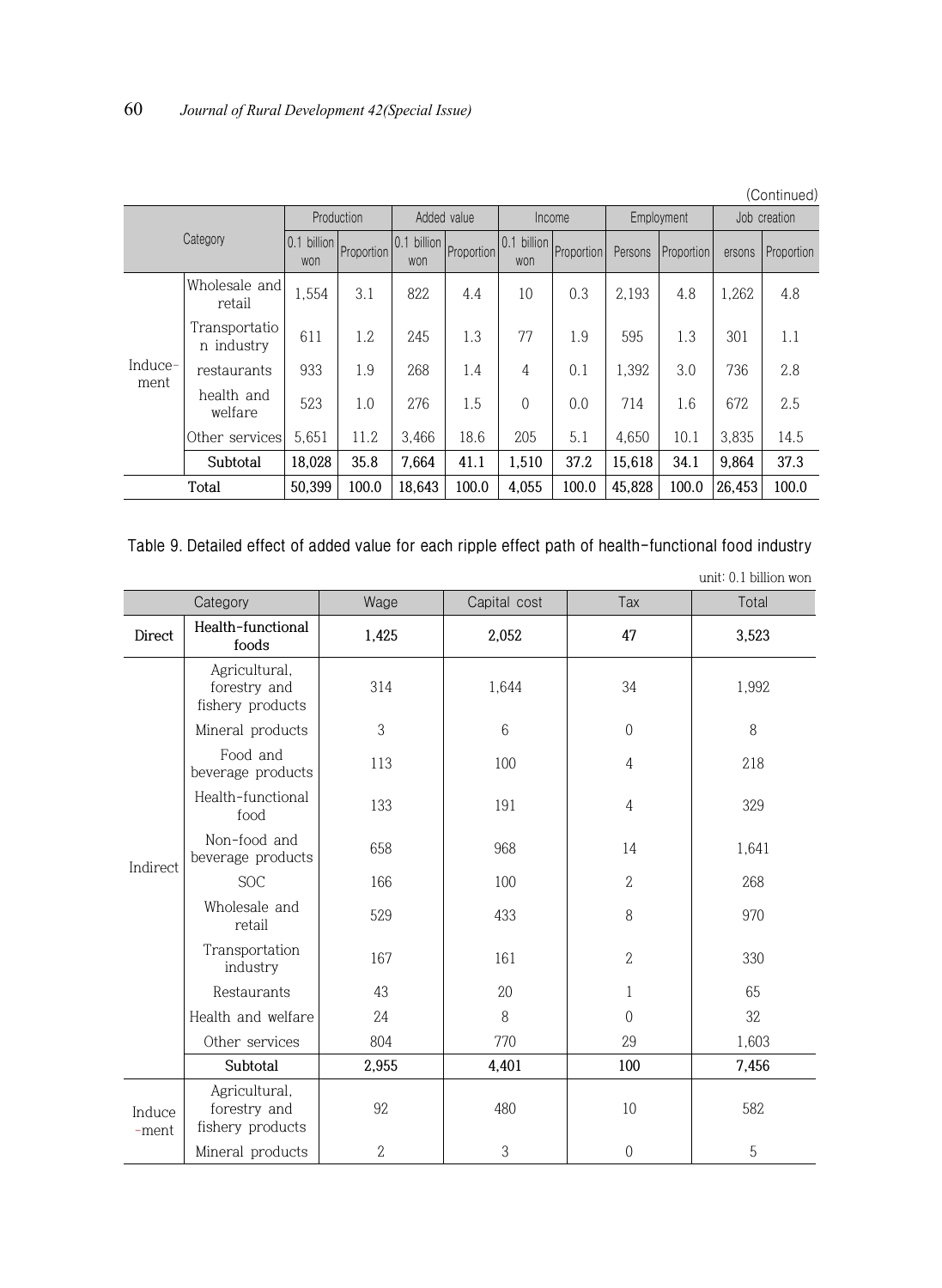|                 |                                   |       |              |                | (Continued) |
|-----------------|-----------------------------------|-------|--------------|----------------|-------------|
|                 | Category                          | Wage  | Capital cost | Tax            | Total       |
|                 | Food and<br>beverage products     | 94    | 83           | $\overline{4}$ | 181         |
|                 | Health-functional<br>food         | 251   | 362          | 8              | 621         |
|                 | Non-food and<br>beverage products | 380   | 559          | 8              | 948         |
|                 | <b>SOC</b>                        | 154   | 93           | $\mathbf{2}$   | 249         |
| Induce<br>-ment | Wholesale and<br>retail           | 449   | 367          | 7              | 822         |
|                 | Transportation<br>industry        | 124   | 119          | $\mathbf{2}$   | 245         |
|                 | Restaurants                       | 178   | 84           | 6              | 268         |
|                 | Health and welfare                | 204   | 71           |                | 276         |
|                 | Other services                    | 1,738 | 1,665        | 62             | 3,466       |
|                 | Subtotal                          | 3,667 | 3,888        | 109            | 7,664       |
|                 | Total                             | 8,046 | 10,340       | 256            | 18,643      |

#### **4.3.2. Economic Effect in Each Distribution Stage**

The ripple effect by each distribution stage with the final demand for health-functional foods of one trillion 373.7 billion was generally for stages of production, followed by raw materials, sales, and consumption. The production multiplier effect was for the stages of raw materials of 708.2 billion won (14.1%), production of 3 trillion 675.4 billion won (72.9%), sales of 482.1 billion won (9.6%), and consumption of 174.2 billion won (3.5%). The added value effect was for the stages of raw materials of 297.3 billion won (15.9%), production of one trillion 266.2 billion won (67.9%), sales of 236.7 billion won (12.7%), and consumption of 64.1 billion won (3.4%). The import effect was 311.1 billion won considered not significant in the production stage but accounted for 76.7% in the entire effects. Meanwhile, the employment and job creation effect was for the stages of raw materials of 10,746 and 1,279 persons, production of 26,383 and 20,054 persons, sales of 6,174 and 3,456 persons and consumption of 2,525 and 1,664 persons. The employment effect showed a higher proportion of 23.4% for the stage of raw materials, and the job creation effect showed a lower proportion of 4.8% for the stage of raw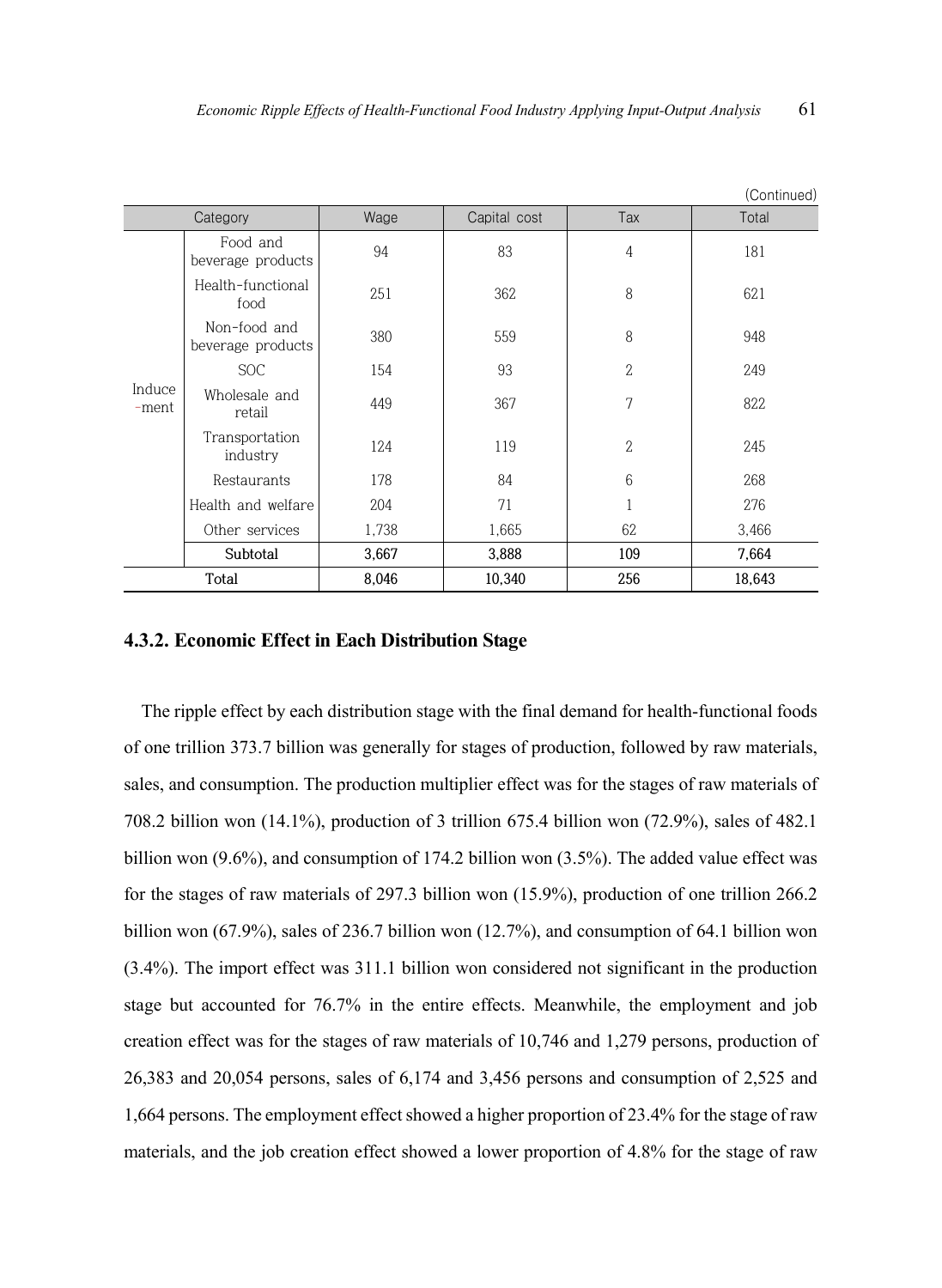materials. This is the result reflecting the unique labor input structure of the agriculture, forestry and fishery industry playing a vital key role as a raw material Industry. 11

|                  |                                                      |            | Production         | Added value |                    | Import     |         | Employment |        | Job creation   |      |
|------------------|------------------------------------------------------|------------|--------------------|-------------|--------------------|------------|---------|------------|--------|----------------|------|
| Category         | 0.1 billion<br>won                                   | Proportion | 0.1 billion<br>won | Proportion  | 0.1 billion<br>won | Proportion | Persons | Proportion | ersons | Proportion     |      |
| Raw              | Agricultural,<br>forestry and<br>fishery<br>products | 4,753      | 9.4                | 2,574       | 13.8               | 345        | 8.5     | 10,065     | 22.0   | 758            | 2.9  |
| material         | Food and<br>beverage<br>products                     | 2,329      | 4.6                | 399         | 2.1                | 371        | 9.2     | 681        | 1.5    | 521            | 2.0  |
|                  | Subtotal                                             | 7,082      | 14.1               | 2,973       | 15.9               | 716        | 17.7    | 10,746     | 23.4   | 1,279          | 4.8  |
|                  | Mineral<br>products                                  | 25         | 0.1                | 13          | 0.1                | 620        | 15.3    | 7          | 0.0    | $\overline{7}$ | 0.0  |
|                  | Health-function<br>-al food                          | 17,440     | 34.6               | 4,473       | 24.0               | 151        | 3.7     | 16,572     | 36.2   | 11,896         | 45.0 |
| Produc-<br>tion  | Non-food and<br>beverage<br>products                 | 9,669      | 19.2               | 2,589       | 13.9               | 1,851      | 45.7    | 2,251      | 4.9    | 1,981          | 7.5  |
|                  | <b>SOC</b>                                           | 1,355      | 2.7                | 517         | 2.8                | 1          | 0.0     | 752        | 1.6    | 561            | 2.1  |
|                  | Other services                                       | 8,265      | 16.4               | 5,069       | 27.2               | 488        | 12.0    | 6,800      | 14.8   | 5,608          | 21.2 |
|                  | Subtotal                                             | 36,754     | 72.9               | 12,662      | 67.9               | 3,111      | 76.7    | 26,383     | 57.6   | 20,054         | 75.8 |
|                  | Wholesale and<br>retail                              | 3,387      | 6.7                | 1,792       | 9.6                | 31         | 0.8     | 4,777      | 10.4   | 2,750          | 10.4 |
| Sale             | Transportation<br>industry                           | 1,434      | 2.8                | 575         | 3.1                | 189        | 4.7     | 1,396      | 3.0    | 706            | 2.7  |
|                  | Subtotal                                             | 4,821      | 9.6                | 2,367       | 12.7               | 220        | 5.4     | 6,174      | 13.5   | 3,456          | 13.1 |
|                  | Restaurants                                          | 1,158      | 2.3                | 333         | 1.8                | 7          | 0.2     | 1,728      | 3.8    | 914            | 3.5  |
| Consump-<br>tion | Health and<br>welfare                                | 584        | 1.2.               | 308         | 1.7                | $\theta$   | 0.0     | 797        | 1.7    | 751            | 2.8  |
|                  | Subtotal                                             | 1,742      | 3.5                | 641         | 3.4                | 8          | 0.2     | 2,525      | 5.5    | 1,664          | 6.3  |
| All industries   | 50,399                                               | 100.0      | 18,643             | 100.0       | 4,055              | 100.0      | 45,828  | 100.0      | 26,453 | 100.0          |      |

**Table 10. Economic effect in each distribution stage of health-functional food industry**

<sup>11</sup> According to the coefficient of employment and the coefficient of job creation for each industry analyzed above, the ratio of the job creation multiplier to the employment multiplier in the agricultural, forestry and fishery sector as of 2015 was 7.5%, which is about 1/10 the average of all industries of 71.9% or health-functional foods of 71.8%. The unique labor input structure of the agricultural, forestry and fishery sector raise the proportion of the raw material stage in the employment effect, but lowers the proportion of the raw material stage in the job creation effect.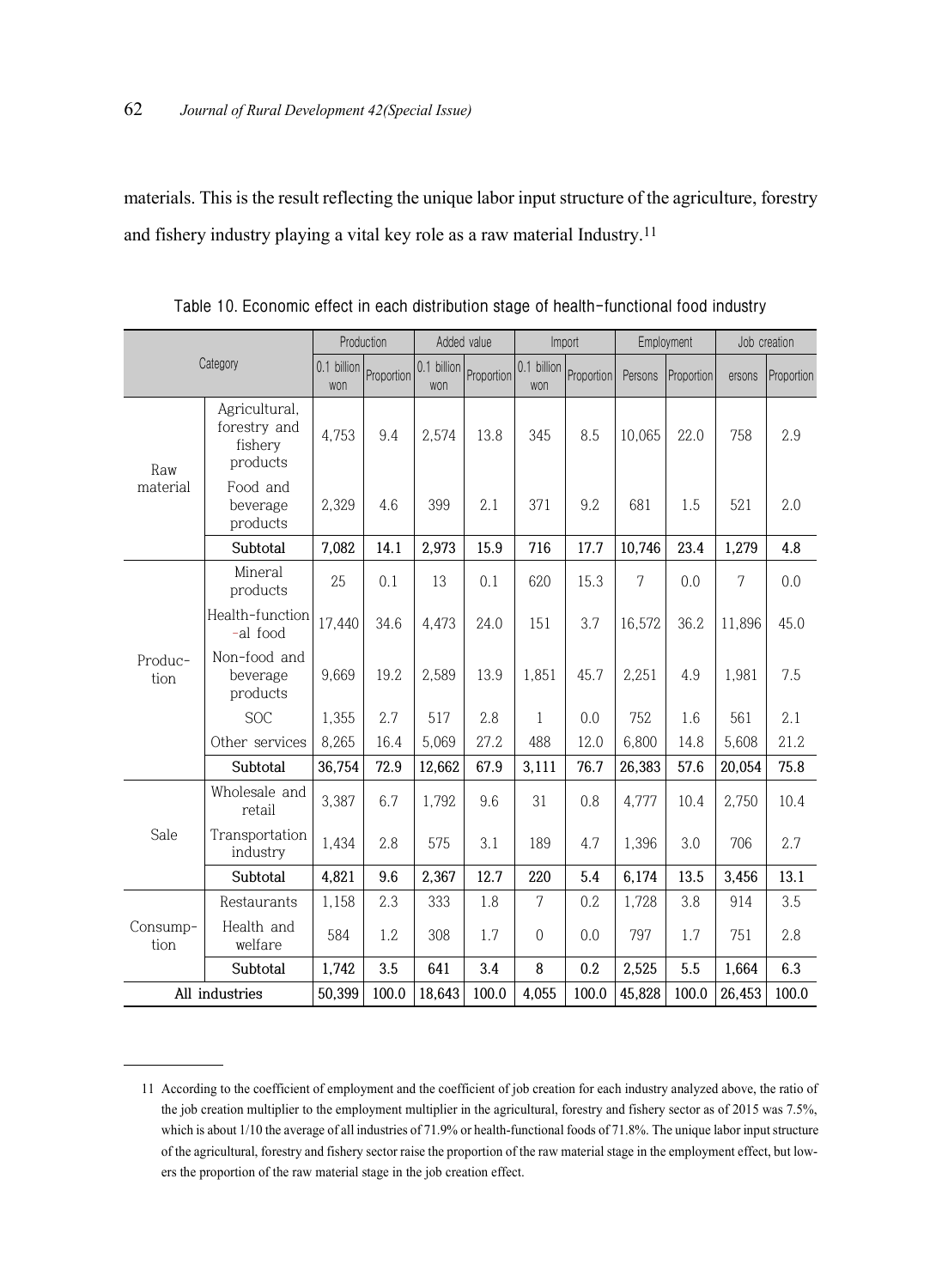|                  |                                                   |                |              |                | unit: 0.1 billion won |
|------------------|---------------------------------------------------|----------------|--------------|----------------|-----------------------|
|                  | Category                                          | Wage           | Capital cost | Tax            | Total                 |
| Raw              | Agricultural,<br>forestry and<br>fishery products | 406            | 2,124        | 44             | 2,574                 |
| material         | Food and<br>beverage products                     | 208            | 183          | 8              | 399                   |
|                  | Subtotal                                          | 614            | 2,307        | 52             | 2,973                 |
|                  | Mineral products                                  | $\overline{4}$ | 9            | $\Omega$       | 13                    |
|                  | Health-functional<br>food                         | 1.809          | 2,605        | 59             | 4,473                 |
| Produc-<br>tion  | Non-food and<br>beverage products                 | 1,039          | 1,528        | 23             | 2,589                 |
|                  | <b>SOC</b>                                        | 320            | 193          | $\overline{4}$ | 517                   |
|                  | Other services                                    | 2,542          | 2,436        | 91             | 5,069                 |
|                  | Subtotal                                          | 5,714          | 6,770        | 177            | 12,662                |
|                  | Wholesale and<br>retail                           | 977            | 800          | 15             | 1,792                 |
| Sale             | Transportation<br>industry                        | 292            | 280          | $\overline{4}$ | 575                   |
|                  | Subtotal                                          | 1,269          | 1,080        | 19             | 2,367                 |
|                  | Restaurants                                       | 222            | 104          | 7              | 333                   |
| Consump-<br>tion | Health and<br>welfare                             | 228            | 80           | $\mathbf{1}$   | 308                   |
|                  | Subtotal                                          | 449            | 184          | 8              | 641                   |
|                  | All industries                                    | 8,046          | 10,340       | 256            | 18,643                |

| Table 11. Detailed effect of added value for each ripple effect path of health-functional food industry |  |  |  |  |  |  |
|---------------------------------------------------------------------------------------------------------|--|--|--|--|--|--|
| $\ldots$ $\downarrow$ $\wedge$ 1 $\ldots$ $\ldots$                                                      |  |  |  |  |  |  |

# 5. Summary and Conclusion

This study used a model making household consumption endogenous to measure the ripple effect of the health-functional food industry on the national economy and make an input-output analysis. A model was built to measure the economic ripple effect including the inducement effect as well as direct and indirect effects utilizing the model making household consumption endogenous.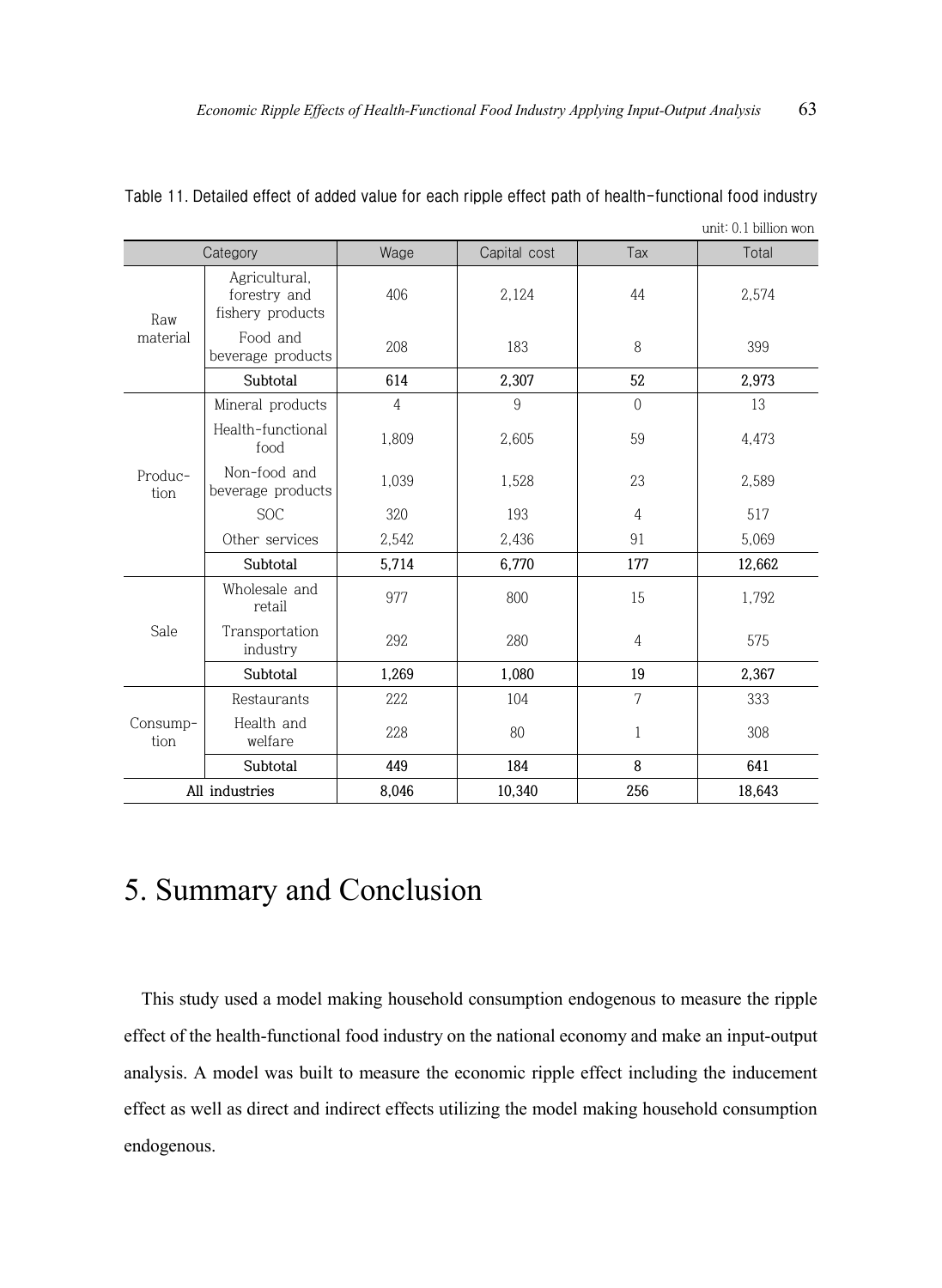The industrial input-output analysis reveals the health-functional food industry with a small imported material input coefficient to show a higher rate of domestically produced intermediate materials and supply input materials for production from Korea. Although the coefficient of employment and the coefficient of job creation were higher than other industry to imply great effects of employment or job creation, the ratio of the coefficient of job creation to the coefficient of employment was lower to show a vulnerable Industry structure with self-employment or small-scale enterprises.

As of 2015, while the output multiplier of the health-functional food industry was 3.67, higher than the average of all industries of 3.31, the value-added coefficient was 0.26, lower than the average of all industries of 0.41. The employment multiplier and the job creation multiplier were 34.9 and 25.0 persons which are greater than 21.9 and 15.9 persons of the average of all industries. As described above, the reason for greater employment and job creation multipliers of the health-functional food industry is that the industry has greater employment and job creation effects, and the related industries including agricultural, forestry and fishery products and the sales industry including wholesale and retail, restaurants, health and welfare services have greater employment and job creation effects. The forward/backward linkage coefficient of the health-functional food industry was 0.39 and 1.11, respectively, implying the backward linkage coefficient is about three times greater than the forward linkage coefficient. This implies that the production of health-functional foods affects the production of other industries rather than being affected by production changes in other industries.

On the other hand, the results of the simulation through the actual status data show that the economic ripple effect by one trillion 373.7 billion won of the final demand of the health-functional food industry was shown 5 trillion 33.9 billion won for production, one trillion 864.3 billion won for added values, and 405.5 billion won for import as of 2017. The employment and job creation scale was shown 45,828 and 26,453 persons, respectively. Concerning each ripple effect path, the direct production effect was one trillion 373.7 billion won (27.3%) for the final demand; the indirect effect was one trillion 863.4 billion won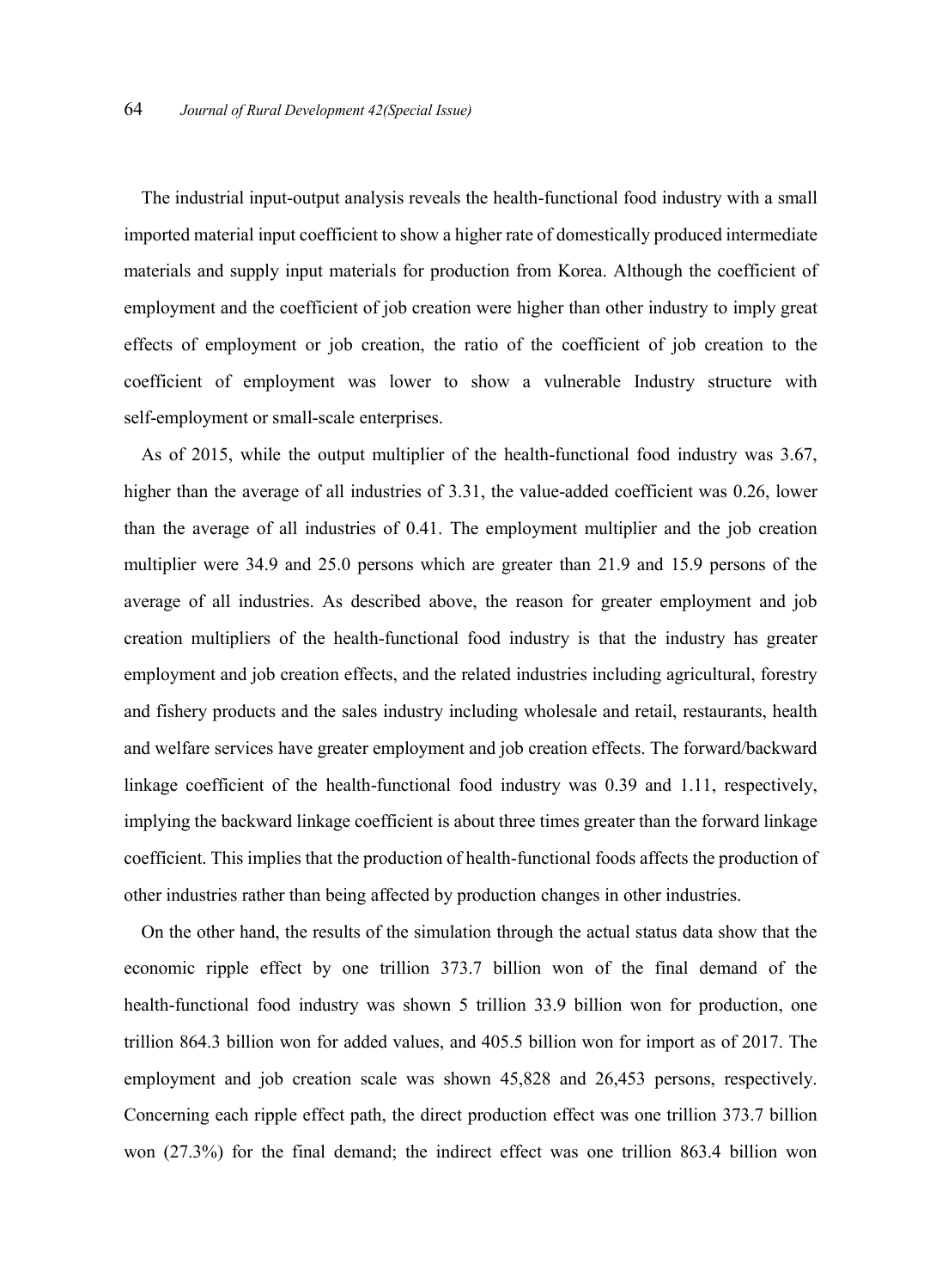(37.0%), and; the inducement effect was one trillion 802.8 billion won (35.8%). The ripple effect for each distribution stage was 708.2 billion won (14.1%) for raw materials; 3 trillion 675.4 billion won (72.9%) for production; 482.1 billion won (9.6%) for sales; and 174.2 billion won (3.5%) for consumption.

Generalizing the input-output analysis result described above, the health-functional food industry procures most intermediate materials produced in Korea for producing health-functional foods, and greater effects of employment and job creation are shown. Moreover, it has higher backward linkage effect to have greater economic ripple effects on industrial development of Korea than other industries as the health-functional food industry grows. However, many small-scale enterprises in the industry mean a vulnerable structure.

For this study, input-output analysis was made about the impact on the Korean industry as the fast-growing health-functional food industry recently grows bigger. It is shown that the growing health-functional food industry has a positive impact on employment or the backward linkage industry. Therefore, supporting the health-functional food industry from the national perspective will play a positive role in the development of the national economy. From these findings, if the nation seeks more active support and nurturing measures for the health functional food industry that is rapidly growing in demand, not only will the health functional food industry itself develop, but also the national issues of job creation and other industries. By contributing significantly to development, it is expected to play a positive role in the development of the national economy.

This study is distinguishable from the existing studies by applying the Input-Output model to the economic effect analysis of health functional foods, which can analyze the inducement effect besides direct and indirect effects by considering endogenous income and consumption at the same time. Additionally, this analysis estimates the employment effect of health functional food industry which is not classified in the employment table of the Bank of Korea. In terms of policy utilization, not only the import goods and domestic goods of the intermediate input coefficient are classified, but also the added value coefficient was subdivided into labor, capital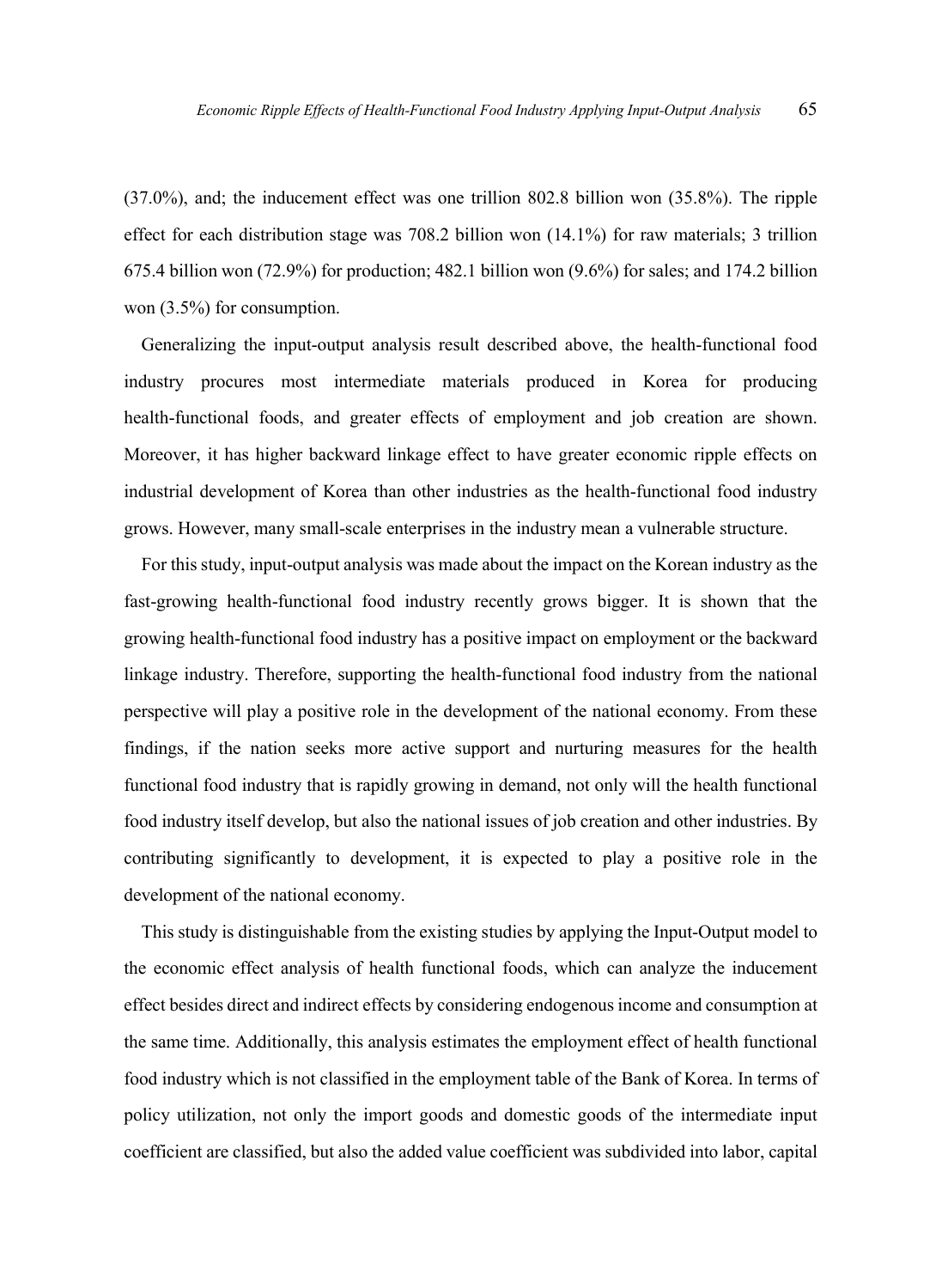and other parts. Simulation is fulfilled using recent actual sales data of health functional foods to get realistic results, so it is possible to utilize the results to recommend various policies by evaluating the effects of types of ripples and distribution stages.

Despite such distinction, this study has limitations in the following points. First, in the process of estimating the employment and the employer of health functional foods, there is a possibility of some error by using the proportion of the salary by industry to convert the standard of full-time workers. Second, the comparative static analysis between the two periods in 2010 and 2015 considered the change according to the time flow but did not consider the complete dynamic effect. Third, there will be much difference in the structure of the health functional food industry by region. However, the regional analysis is not carried out due to the limitation of the use of the regional industry-related table. It is expected to be improved in the future studies.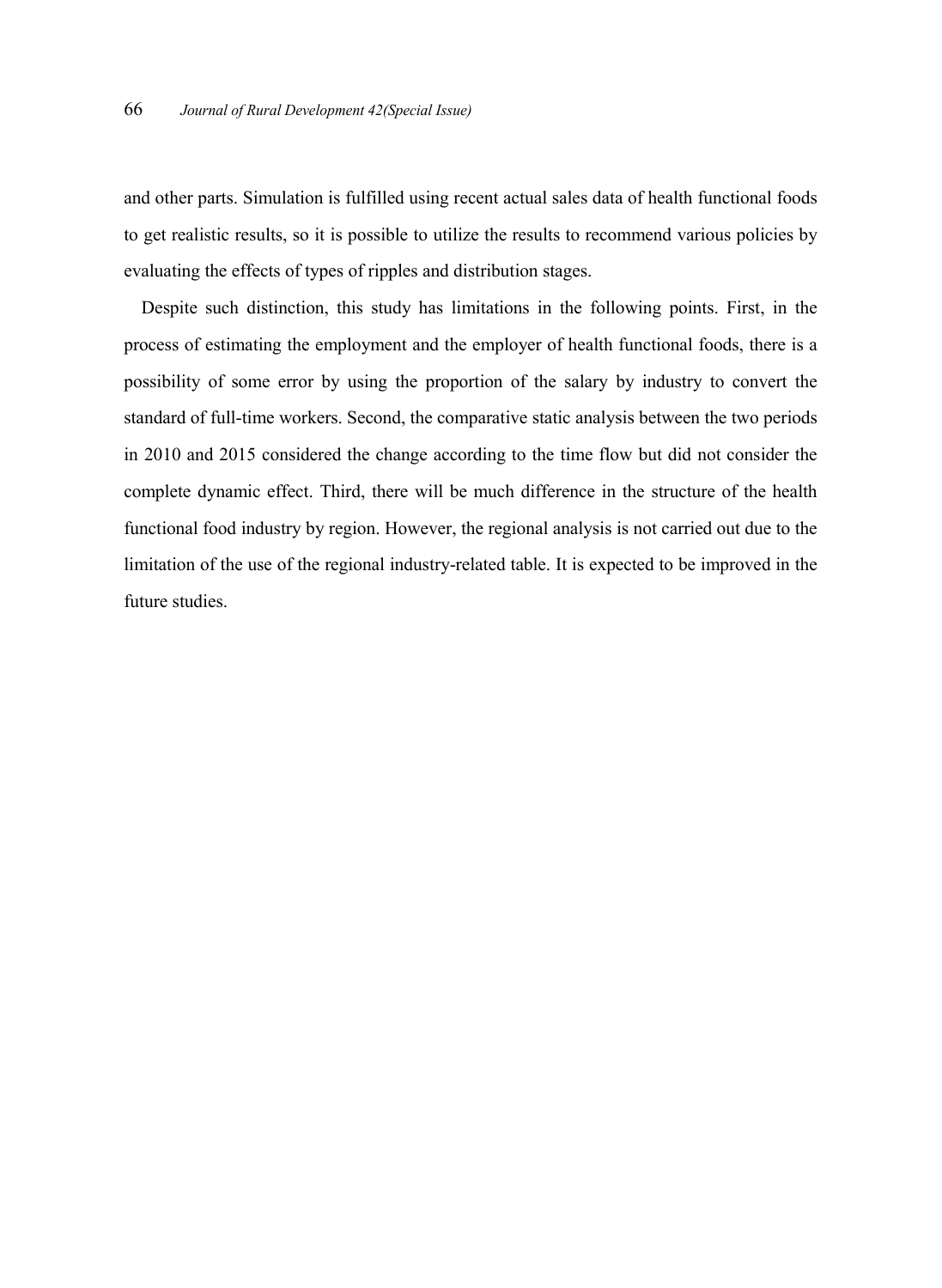#### **References**

Bank of Korea. 2014. 2010 Input-Output Table.

Bank of Korea. 2018. 2015 Input-Output Table.

- Cha, M. and Kim, Y. 2008. "Moderating Effect of Health Motivation, Health Concern and Food Involvement on the Relationship between Consumption Value and Purchasing Intentions of Healthy Functional Food." *Journal of the Korean Society of Food Science and Nutrition*. vol. 37, no. 11. DOI: 10.3746/jkfn.2008.37.11.1435
- Cho, J. 2009. "A Study of Labelling and Advertising Activities by Health Functional Food Act: Focusing on the Forbidden Clauses of False/Exaggerated Statements or Expressions." *Advertising Research*. no. 82.
- Council for Responsible Nutrition (CRN). 2016. "Supplement Industry Contributes \$122 Billion to U.S. Economy." Available at https://www.nutraceuticalsworld.com/contents/view\_online-exclusives/2016-06-10/supplement-industry-contributes-122 -billion-to-us-economy/.
- Davanzo J. E., S. Heath, A. El-Gamil & A. Dobson. 2009. *The economic contribution of the dietary supplement industry*. Dobson D. & Associates.
- Economic Statistics System (ECOS). Available at http://ecos.bok.or.kr/.
- Food Supplements Europe. 2019. "How food supplements can help contribute to public health in Europe."
- Ha, K. 2013. "CRO procedure and certification of functional foods." *The Korean Society of Food Science and Nutrition Industry Symposium Presentation.*
- Heo, S. 2007. "The Present Condition & Development for Labeling and Advertising System of Health Functional Food." *Food Science and Industry*. vol. 40, no. 2.
- Jung, E. and Kim, J. 2018. "The Effects of the Characteristics of Online Word-of-Mouth Information on Impulsive Purchase and Post –Purchase Happiness: Focusing on the Health-Functional Foods." *Journal of Distribution and Management Research*. vol. 21, no. 6. DOI: 10.17961/jdmr.21.6.201812.37
- Kim, H. 2018. "The Effect of Intake Framing of Dietary Supplements on Purchase Intention." *Journal of Product Research*. vol. 36, no. 5. DOI: 10.36345/kacst.2018.36.5.004
- Kim,J. 2018. "Prior Screening of the Advertisement for Health Functional Food." *Food Science and Industry*. vol. 51, no. 4.
- Kim, S. 2013. "The Development Plan about the National Food Industry and Functional Health Food." *The Korean Society of Food Science and Nutrition Industry Symposium Presentation.*
- Kim, S. and Joo, N. 2010 "Study on Consumer Recognition of Health Drinks." *Journal of Human Ecology*. no. 27.
- Kim, Y. 2011. *Presentation of Good Sales Practice from Analysis of the Distribution Structure of Health Functional Foods Market*. Korea Health Supplements Association.
- Korean Statistical Information System (KOSIS). Available at http://kosis.kr/.
- Lee. H. 2013. "Approval of Functional Ingredient of Health/Functional Foods in Korea." *Journal of the Korea Society of Food Science and Nutrition*. vol. 18, no. 1.
- Lee, H. 2010. "Method for Approval of Health Functional Food Material of Mushrooms." *Journal of Mushrooms*. vol. 8, no. 2.